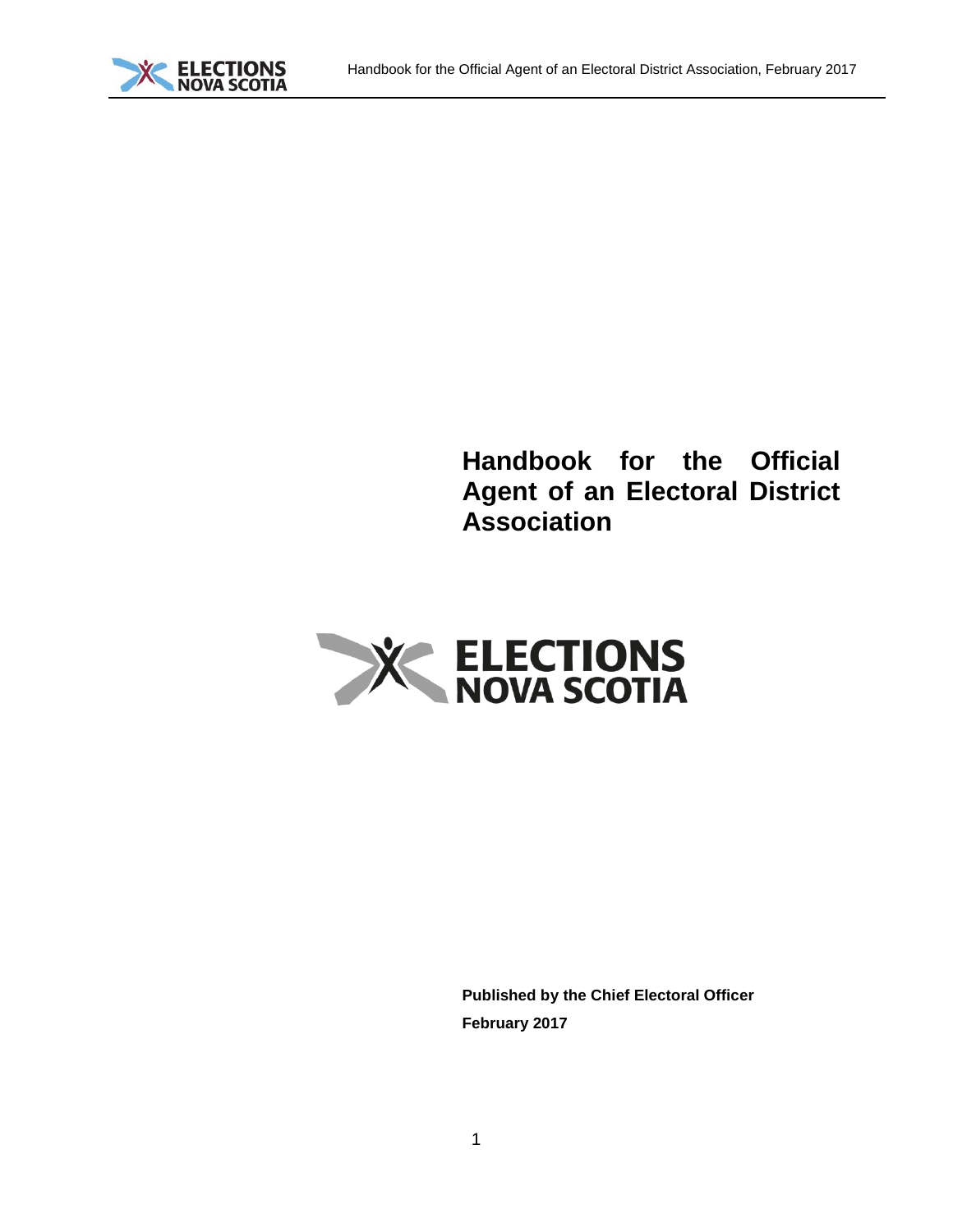

## **Introduction**

This handbook highlights the requirements for recording and reporting election expenses, political contributions and tax receipts. This handbook may be revised or updated at any time. It is not intended as a substitute for the legislation governing election expenses, political contributions or tax receipts. Official agents should refer to the *Elections Act* and the *Income Tax Act* for exact legal content. Forms and handbooks are available on the Elections Nova Scotia website or by using other contact information found at the end of this guide. Statutes are available on the website of the Office of the Legislative Counsel at available on the website of the Office of the Legislative Counsel at <http://www.gov.ns.ca/legislature/legc/> and regulations on the Department of Justice Registry of Regulations site at<http://www.gov.ns.ca/just/regulations/consregs.htm.>

> Richard Temporale Chief Electoral Officer February 2017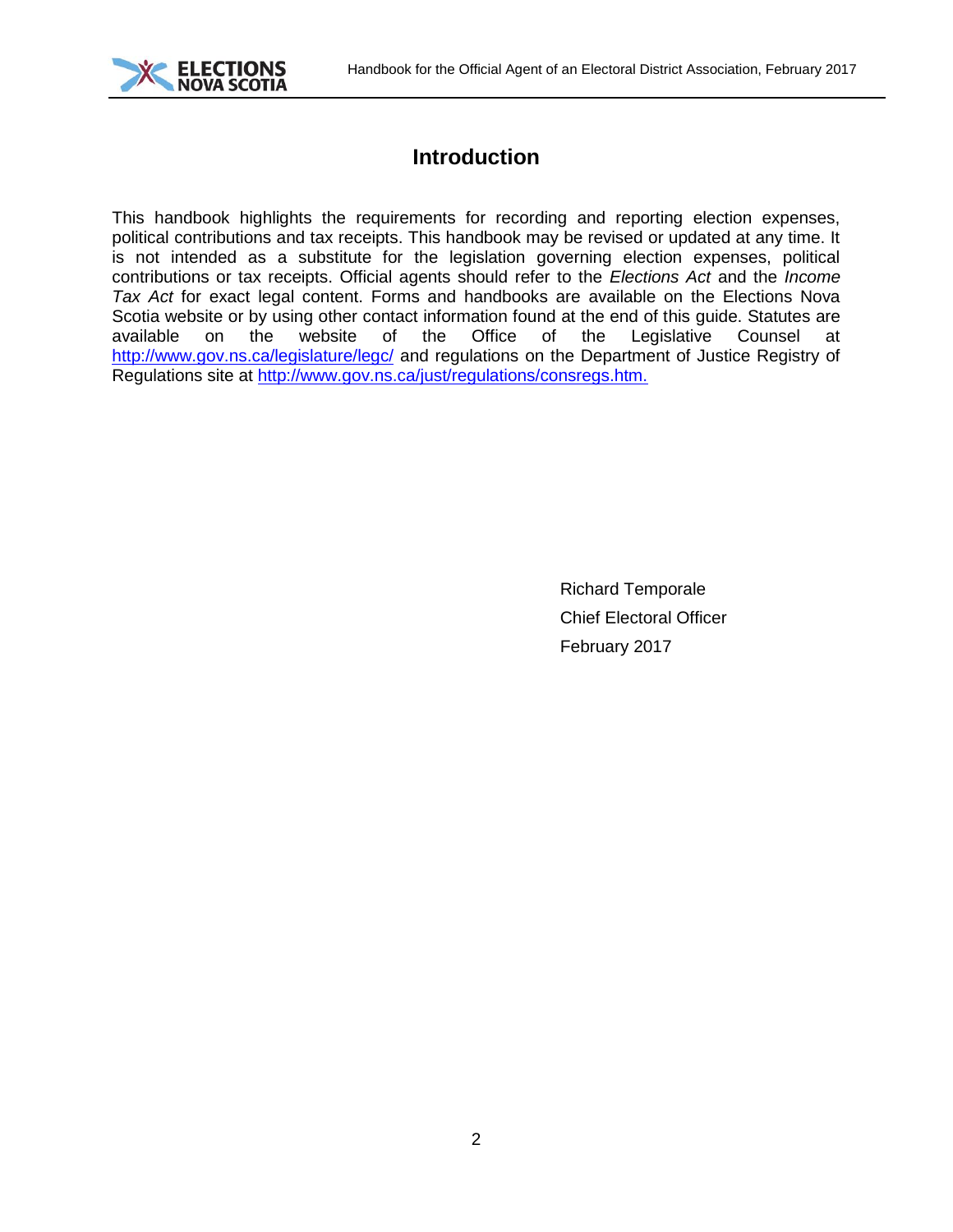

## Contents

| 1.  |       |                                                                                                  |  |  |
|-----|-------|--------------------------------------------------------------------------------------------------|--|--|
| 2.  |       |                                                                                                  |  |  |
| 3.  |       |                                                                                                  |  |  |
| 4.  |       |                                                                                                  |  |  |
|     |       |                                                                                                  |  |  |
| 5.  |       |                                                                                                  |  |  |
| 6.  |       |                                                                                                  |  |  |
| 7.  |       |                                                                                                  |  |  |
|     | 7.1.  |                                                                                                  |  |  |
|     | 7.2.  |                                                                                                  |  |  |
|     | 7.3.  |                                                                                                  |  |  |
|     | 7.4.  |                                                                                                  |  |  |
|     | 7.5.  |                                                                                                  |  |  |
|     | 7.6.  |                                                                                                  |  |  |
|     | 7.7.  | What If I have accepted a contribution from someone and later determine that they exceeded their |  |  |
|     |       |                                                                                                  |  |  |
| 8.  |       |                                                                                                  |  |  |
|     | 8.1.  |                                                                                                  |  |  |
| 9.  |       |                                                                                                  |  |  |
|     | 9.1.  |                                                                                                  |  |  |
|     | 9.2.  |                                                                                                  |  |  |
|     | 9.3.  |                                                                                                  |  |  |
|     | 9.4.  |                                                                                                  |  |  |
| 10. |       |                                                                                                  |  |  |
|     | 10.1. |                                                                                                  |  |  |
|     | 10.2. |                                                                                                  |  |  |
|     | 10.3. |                                                                                                  |  |  |
| 11. |       |                                                                                                  |  |  |
|     | 11.1. |                                                                                                  |  |  |
|     | 11.2. |                                                                                                  |  |  |
|     | 11.3. |                                                                                                  |  |  |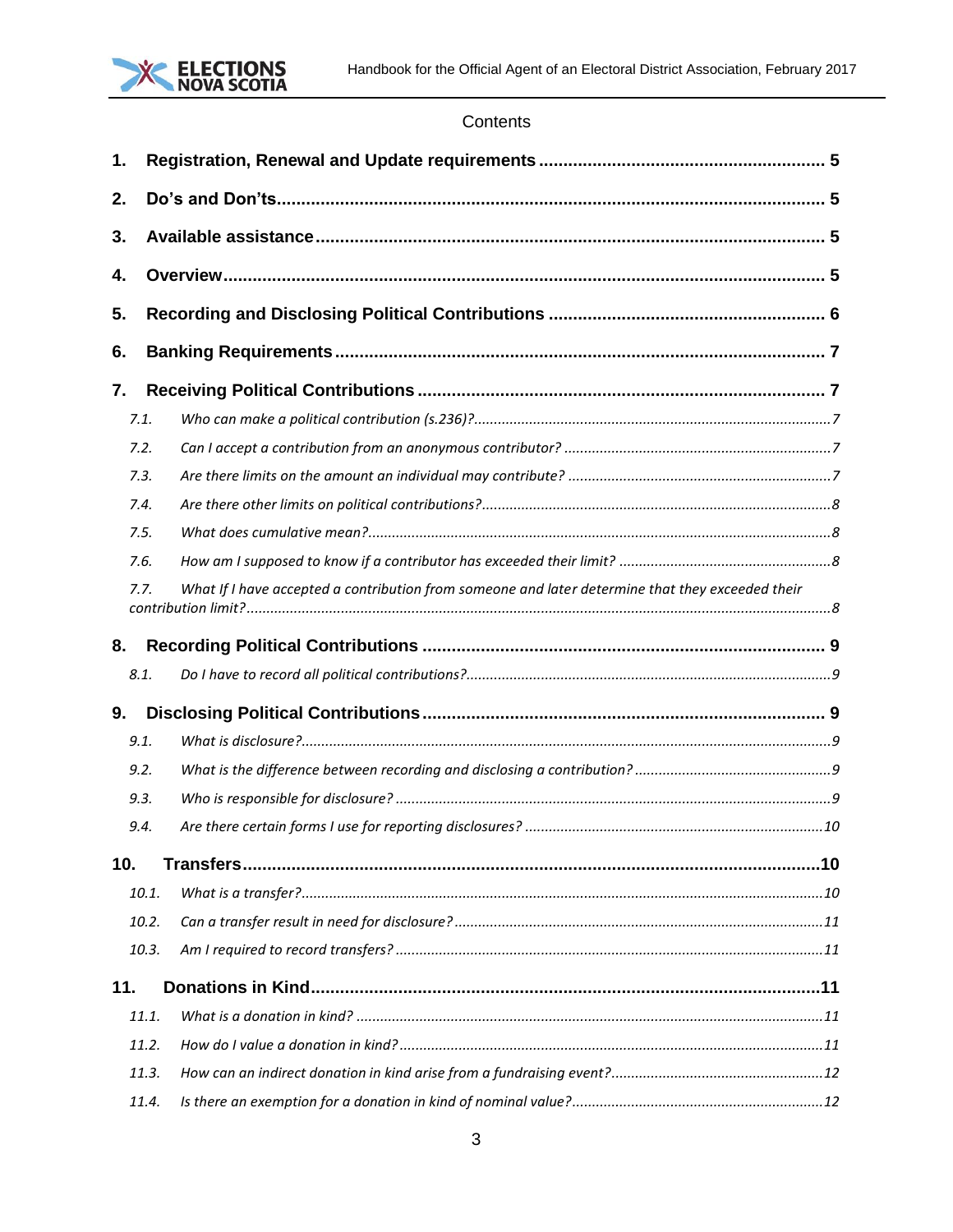

| 11.5. |                                                                                               |  |
|-------|-----------------------------------------------------------------------------------------------|--|
| 11.6. |                                                                                               |  |
| 12.   |                                                                                               |  |
| 12.1. | Is revenue generated through fundraising events considered to be a political contribution?13  |  |
| 12.2. |                                                                                               |  |
| 13.   |                                                                                               |  |
| 13.1. |                                                                                               |  |
| 13.2. |                                                                                               |  |
| 13.3. |                                                                                               |  |
| 13.4. | What happens if a loan contribution puts the lender over the contribution limit?16            |  |
| 13.5. |                                                                                               |  |
| 14.   |                                                                                               |  |
| 14.1. |                                                                                               |  |
| 14.2. |                                                                                               |  |
| 15.   |                                                                                               |  |
| 15.1. |                                                                                               |  |
| 15.2. |                                                                                               |  |
| 16.   |                                                                                               |  |
| 17.   |                                                                                               |  |
| 17.1. |                                                                                               |  |
| 17.2. |                                                                                               |  |
| 17.3. |                                                                                               |  |
| 18.   |                                                                                               |  |
| 18.1. |                                                                                               |  |
| 18.2. |                                                                                               |  |
| 18.3. |                                                                                               |  |
| 18.4. |                                                                                               |  |
| 18.5. | Can an EDA receive reimbursement for both bookkeeping services and the purchase of accounting |  |
|       |                                                                                               |  |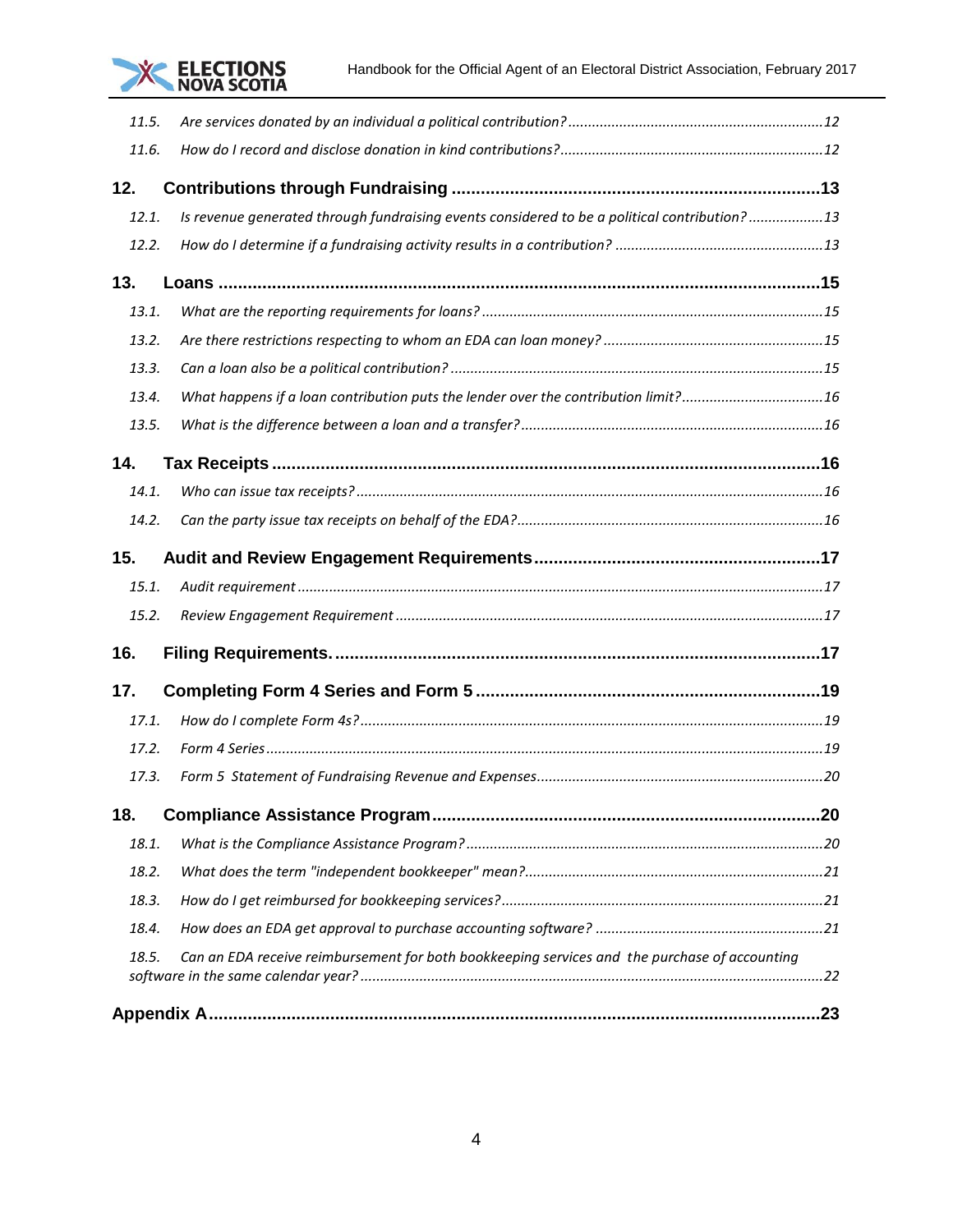

#### <span id="page-4-0"></span>**1. Registration, Renewal and Update requirements**

One of the first things required when an Electoral District Association (EDA) is formed is to register the organization with Elections Nova Scotia. This is to be done by completing Form 4 as soon as possible. This registration must be renewed annually by filing Form 4-1. If a change is made within the EDA of address, contact information, official agent, financial institution, auditor or officer, the change must be submitted to ENS by completing Form 4-2 within 10 days of the change. This is normally done following the annual meeting of the EDA.

#### <span id="page-4-1"></span>**2. Do's and Don'ts- (Registration, renewal and updates)**

| Do's                                                                                                            | Don'ts                                                                                                                    |
|-----------------------------------------------------------------------------------------------------------------|---------------------------------------------------------------------------------------------------------------------------|
| registration,<br>Submit<br>updates<br>and<br>your<br>renewals on time                                           | Use a different opening balance for retained<br>earnings than was reported as the closing<br>balance in the previous year |
| Provide e-mail contact information                                                                              | Omit any forms- even if there are no values to<br>enter, a "nil" form is required                                         |
| Submit the financial information before the end<br>of March each year                                           | Forget to sign the forms                                                                                                  |
| Attach copies of bank statements of operating<br>and investment accounts, as of the end of the<br>calendar year | Forget to include the value of the shares (most<br>often when the EDA holds an account with a<br>credit union)            |
| Engage a bookkeeper to assist you<br>in.<br>completing the forms (ENS will subsidize the<br>cost)               | Wait until the last minute to complete the<br>forms                                                                       |
| Verify the amounts of the transfers received or<br>given match the report issued by the party.                  | Forget to include all details of loans that need<br>to be included in the annual filing.                                  |
| Keep a copy of all Forms that you send to<br>ENS.                                                               |                                                                                                                           |

#### <span id="page-4-2"></span>**3. Available assistance**

Each EDA may receive financial assistance annually to either hire an independent bookkeeper or purchase approved accounting software. Payments are made in June and December of each year. The *Tariff of Fees and Expenses* made under the *Elections Act* permits the Chief Electoral Officer to reimburse an EDA to a maximum of \$369.27 in a calendar year (2016). This amount will be adjusted annually- please see the website for the most up-to-date value. Section 18 details the process to be followed for this assistance.

#### <span id="page-4-3"></span>**4. Overview**

In accordance with the *Elections Act,* this handbook highlights the requirements of the office of the Electoral District Association (EDA). The Official Agent for the EDA holds primary responsibility for the completion and submission of reports, including the registration of an EDA, updates to the registration, and the reporting of contributions, expenses and loans required by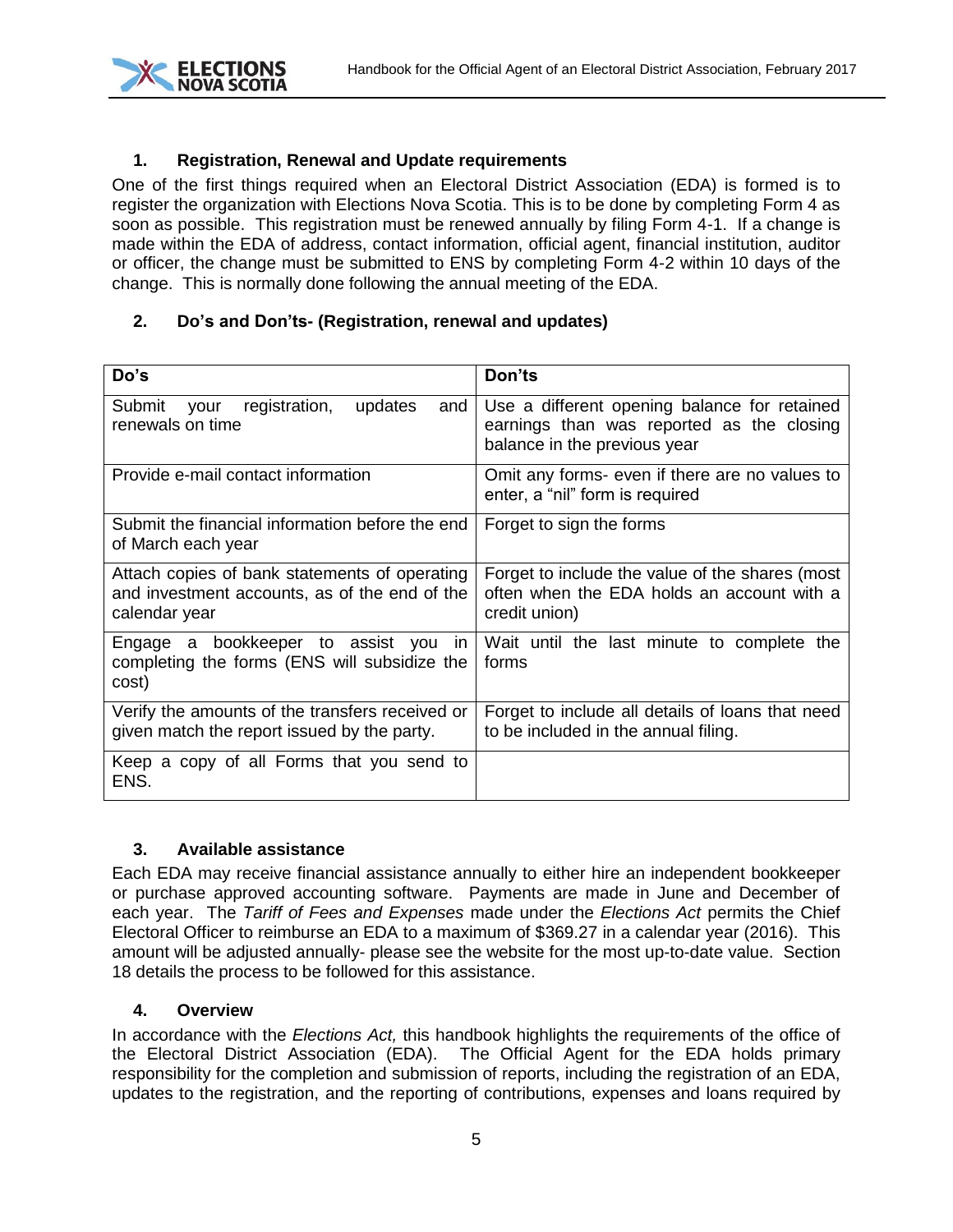law to be submitted to Elections Nova Scotia (ENS). This document is not intended to substitute for the legislation governing EDAs. The handbook and Forms are available at [www.electionsnovascotia.ca.](http://www.electionsnovascotia.ca/) An overview of these requirements is outlined in the table below.

| Description of submission to be<br>prepared by Electoral District<br><b>Association (EDA)</b>                                                                                                            | <b>Form</b><br><b>Number</b>                                                                      | <b>Due Date</b>                                                                                                    | <b>Approval</b><br>required<br>from<br><b>ENS</b> |
|----------------------------------------------------------------------------------------------------------------------------------------------------------------------------------------------------------|---------------------------------------------------------------------------------------------------|--------------------------------------------------------------------------------------------------------------------|---------------------------------------------------|
| <b>Registration of EDA</b><br>(s. 194,195)                                                                                                                                                               | Form 4                                                                                            | Prior to commencement of<br>activity, including acceptance of<br>donation, incur expense or<br>transfer from party | Yes                                               |
| Renewal of registration                                                                                                                                                                                  | Form 4-1                                                                                          | March 31                                                                                                           | <b>No</b>                                         |
| Update of Registration (s. 196)                                                                                                                                                                          | Form 4-2                                                                                          | Due within 10 days of change                                                                                       | <b>No</b>                                         |
| Fundraising Event- request<br>for<br>approval to issue tax receipts<br>(s. 253)                                                                                                                          | Form 5                                                                                            | Due 120 days following date of<br>event, or March 31 if event<br>takes place in December                           | Yes                                               |
| Contributions<br>(s. 234, 235, 236, 237)                                                                                                                                                                 | Form 4-3A                                                                                         | Due March 31 for previous<br>calendar year                                                                         | <b>No</b>                                         |
| Financial<br>Annual<br>reporting<br>for<br>Sheet,<br>EDA-<br>Income<br><b>Balance</b><br><b>Bank</b><br>Statement,<br>statement,<br>Loans, Transfers,<br><b>Donations</b><br>in.<br>Kind<br>(s. 227,228) | Form 4-4 and<br>4-3 including<br>supporting<br>schedules:<br>4-3A, 4-3B,<br>4-3C, 4-3D,<br>$4-3E$ | Due March 31 for previous<br>calendar year                                                                         | <b>No</b>                                         |
| for<br>reimbursement<br>Request<br>of l<br>bookkeeping fees or accounting<br>software purchase                                                                                                           | Submission<br>of invoice                                                                          | Either June or December of<br>each year. Often submitted with<br>annual filing.                                    | Yes                                               |

<span id="page-5-0"></span>All Forms are available on the ENS website.

## **5. Recording and Disclosing Political Contributions**

It is critical that the official agent of an Electoral District Association (EDA) understands their legal obligations to record and disclose political contributions. (*Elections Act* s. 240) This handbook will help the official agent identify revenue or income that is a contribution and highlight the laws regarding disclosure. The official agent must keep accurate and timely records. The *Act* requires that ALL contributions be recorded; however not all contributions must be publicly disclosed (public disclosure is the reporting of the contributor's name, community name and contributions of \$200 or more during a reporting period). Since the annual contribution limit per contributor is cumulative, a contribution may initially appear not to require disclosure but eventually must be disclosed because the contributor makes additional contributions later in the year. (s. 235(4)) We will look at contribution limits in more detail later in this handbook. Taking the time to read this handbook and other reference material will simplify the task of completing the annual reports.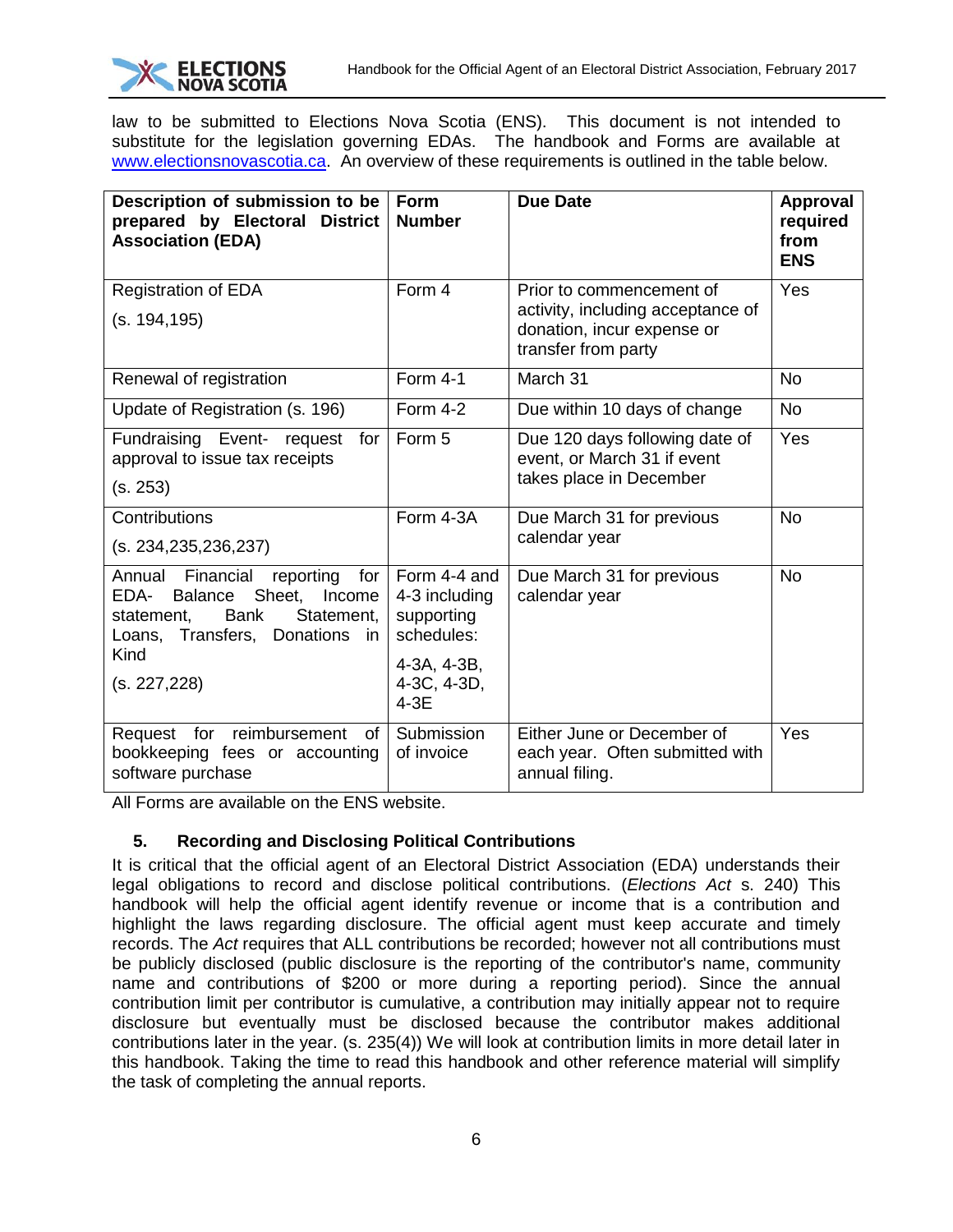

## <span id="page-6-0"></span>**6. Banking Requirements**

All contributions received by an EDA must be deposited into a single bank account in the EDA's name, "the contributions account". (s. 209) This does not preclude an EDA from having another high interest bearing account or investment account to which funds could be transferred following their deposit into the contributions account. The contributions account must be established at a financial institution in Nova Scotia. (s. 211)

An EDA is required to include with its annual report the details of all accounts held by the EDA. An EDA is required to provide a bank statement showing the balance of the contributions account at December 31. (s. 227(3)) Attach copies of bank statements to your Form 4 upon your initial registration and the Form 4-3 in subsequent years.

## <span id="page-6-2"></span><span id="page-6-1"></span>**7. Receiving Political Contributions**

## *7.1. Who can make a political contribution (s.236)?*

Only individuals, not organizations, who are residents of Nova Scotia can make political contributions. Donations by organizations to political entities in the form of refreshments, food, space in a building, or any other good or service are **not** permitted. An example of this is food provided at an event hosted by a political party, such as a hospitality suite.

Non-residents, organizations, unincorporated groups, federal political parties and political entities from other provinces and territories are prohibited from making contributions.

**Individuals must not be reimbursed by their employer or organization for any contribution, including fundraising activities.**

## *7.2. Can I accept a contribution from an anonymous contributor?*

<span id="page-6-3"></span>Under no circumstances can an official agent accept an anonymous contribution. If you do get an anonymous contribution it must be either:

- 1. Returned to the donor;
- 2. Remitted by cheque payable to the Minister of Finance for the Province of Nova Scotia to the Chief Electoral Officer. (s. 241)

Other than a pass-the-hat fundraiser which will be discussed in Section 12 of this Handbook, any contribution that cannot be tied to an individual is an anonymous contribution and is prohibited. An example would be a donation jar at a fundraising event.

## *7.3. Are there limits on the amount an individual may contribute?*

<span id="page-6-4"></span>Yes, the maximum amount that can be contributed by an individual in a calendar year to each registered party, its electoral district associations and its candidates is \$5,000. For example, an individual could contribute \$2,000 to your EDA, \$1,500 to your party and \$1,500 to a candidate affiliated with the party; or an individual could contribute up to \$5,000 to each of the five registered parties. The contribution limit applies to a candidate who contributes to their own campaign. (s. 236(3))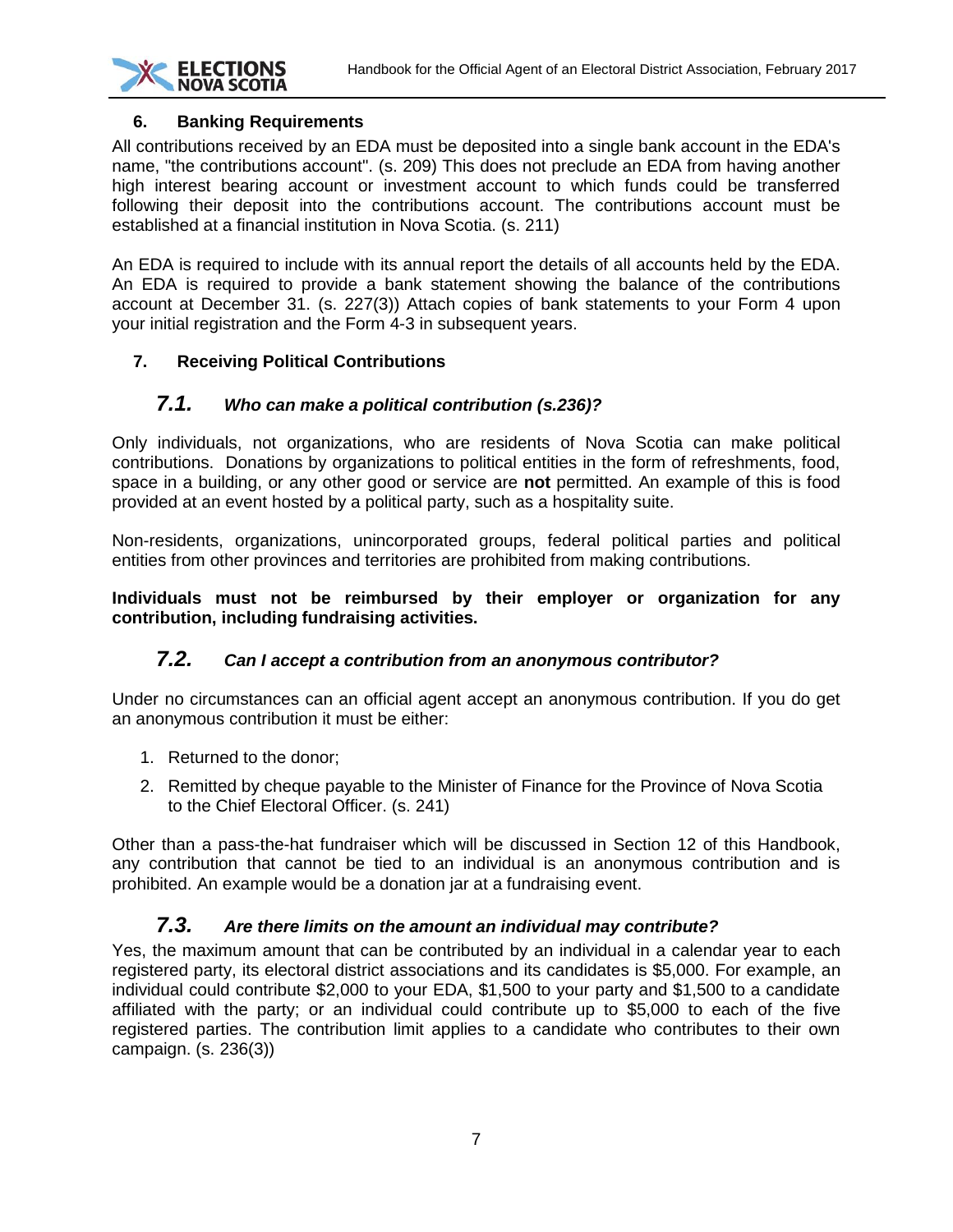

## <span id="page-7-0"></span>*7.4. Are there other limits on political contributions?*

- 1. There is a restriction on cash contributions. An official agent cannot accept more than \$100 in cash from any individual in a calendar year. (s. 242)
- 2. With the exception of a spouse, a contributor cannot contribute funds that do not belong to them. (s. 243) If a person contributes funds that do not belong to them, they must identify the provider or source of the funds as the contributor and that individual is subject to the disclosure requirements.

## *7.5. What does cumulative mean?*

<span id="page-7-1"></span>Contributions are reported on a calendar year basis. Except for certain amounts obtained through donations in kind (Section 11 of this Handbook) and certain fundraising activities (Section 12 of this Handbook) contributions are cumulative at two levels:

Level 1 - \$200 the total of contributions made throughout the calendar year to an EDA from an individual; (s. 240(2))

Level 2 - \$5,000 the total of all contributions made to a registered party, its EDAs and its candidates from an individual. (s. 236(3))

For example, an individual could make a contribution of \$40 to an EDA at the beginning of the year and make an additional contribution to the EDA of \$30 later in the year. The individual's total contributions to the EDA (Level 1) would be \$70. If that individual also made a contribution of \$500 to the EDA's affiliated registered party their cumulative contributions (Level 2) for purposes of the \$5,000 contribution limit would be \$570.

## *7.6. How am I supposed to know if a contributor has exceeded their limit?*

<span id="page-7-2"></span>The contributor has the responsibility to make sure their contributions to a registered party, its EDAs and its candidates do not exceed \$5,000 there are precautions that an official agent can take to ensure contribution limits are not exceeded:

- 1. Tell the contributor there is a contribution limit of \$5,000 per calendar year
- 2. Ask the contributor if they have already exceeded their contribution limit prior to accepting a contribution or would this contribution lead to them exceeding the limit.

#### <span id="page-7-3"></span>*7.7. What If I have accepted a contribution from someone and later determine that they exceeded their contribution limit?*

The contribution may have to be returned. There are complex rules for determining what entity is required to return an excess contribution. If you need to return an excess contribution which had been previously deposited to your EDA's contributions account you should:

- 1. Return the contribution by writing a cheque on your bank account;
- 2. Record the course of events that prompted the return;
- 3. Report the return of the contribution to Elections Nova Scotia on Form 8-1 (s. 250)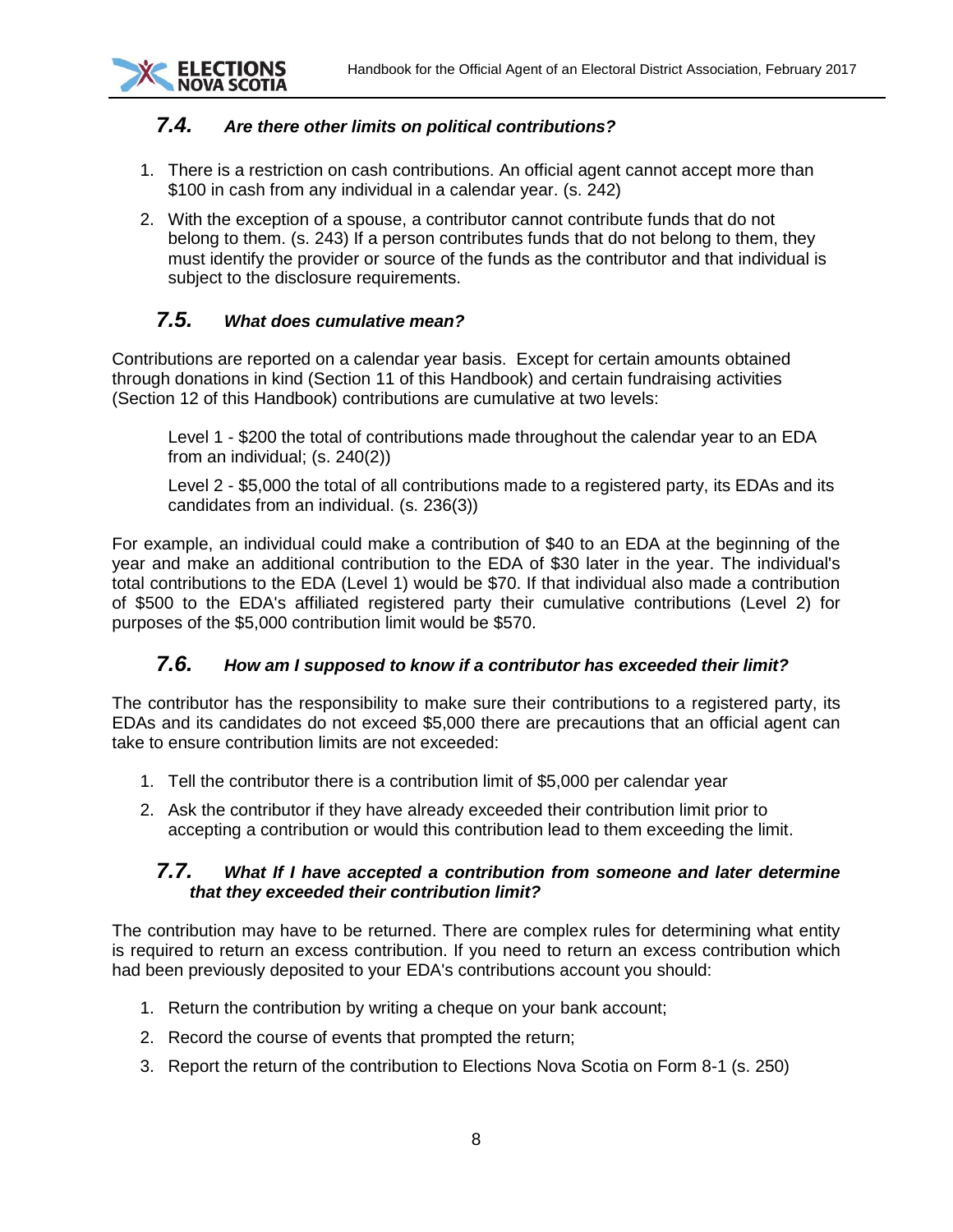

#### <span id="page-8-1"></span><span id="page-8-0"></span>**8. Recording Political Contributions**

#### *8.1. Do I have to record all political contributions?*

The *Act* requires the official agent to record all contributions in a single ledger (one place). The law allows this to be an electronic document such as a word processing document, spreadsheet, database or accounting program. (s. 235(3)) Your record keeping system must be set up in a manner that will enable you to track contributions on a cumulative basis and identify amounts that are exempt as contributions. (s. 235)

#### <span id="page-8-3"></span><span id="page-8-2"></span>**9. Disclosing Political Contributions**

## *9.1. What is disclosure?*

Disclosure refers to the act of releasing all relevant information about a contributor. For political contributions, disclosure means the provision of:

- a. The individual's full name
- b. The individual's full residential address (do not use a PO Box as an address unless that is the contributor's only address)
- c. The total amount of all contributions made during the reporting period. (s. 240(2))

The Chief Electoral Officer is required by law to publish all candidate (for a non-election year), EDA and registered party disclosure statements by June 30<sup>th</sup> following the year being reported. (s. 251)

## *9.2. What is the difference between recording and disclosing a contribution?*

<span id="page-8-4"></span>All contributions must be recorded. All contributions over \$200 by a single contributor or cumulative contributions exceeding \$200 by a single contributor must be disclosed.

## **Helpful Hint**

Since most contributions are cumulative and all contributions over \$200 require disclosure, recording all contribution information (name, address and postal code) for every contribution under \$200 is critical. Tracking contributions on an individual contributor basis is necessary to identify contributors requiring disclosure. This should be kept in mind when the official agent is setting up their record keeping system.

## <span id="page-8-5"></span>*9.3. Who is responsible for disclosure?*

As previously mentioned a contribution may only be accepted by one official agent. (s. 237) The official agent who accepts a contribution and deposits that contribution is responsible for disclosure. For example, an EDA receives a \$250 monetary contribution from an individual. The official agent of the EDA accepts the contribution and deposits the contribution to the EDA's contributions account. Since the amount of the contribution is over \$200, disclosure is mandatory. The official agent of the EDA is responsible for disclosure. (s. 240(2))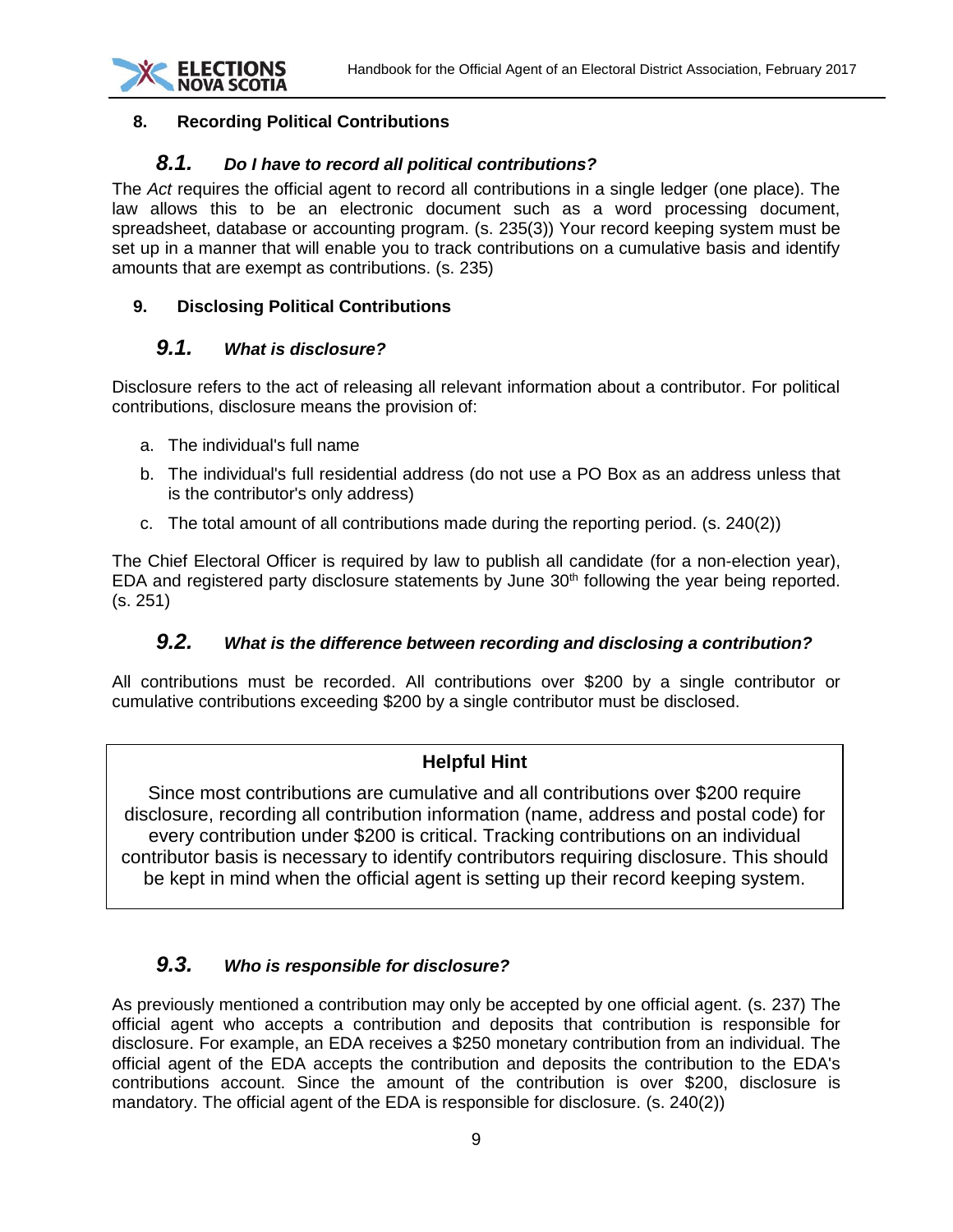

Consider another example in which the same contributor wants a tax receipt for their contribution. In this case the contributor must make the contribution to the EDA's affiliated party and the registered party can then transfer the funds back to the EDA. The contribution is accepted by the official agent of the registered party and deposited into the registered party's contributions account. The official agent of the registered party is responsible for disclosure. A transfer from an EDA to a registered party or from a registered party to an EDA does not constitute a contribution and therefore does not result in an obligation to disclose. Transfers are discussed in detail in Section 10 of this handbook.

## *9.4. Are there certain forms I use for reporting disclosures?*

<span id="page-9-0"></span>Disclosures are reported on schedule Form 4-3A and 4-3B. (s. 240(2)) The schedule on which an item is disclosed is dependent upon the source or type of contribution. All contributions must be identified, including monetary contributions, contributions through fundraising, donations in kind, and contributions from loans.

## **Helpful Hint**

Make working copies of the disclosure forms and enter disclosure information as contributions are received. This will save you time at the end of the year. The disclosure schedules are also available in a PDF fillable format at http://www.electionsnovascotia.ns.ca.

## <span id="page-9-2"></span><span id="page-9-1"></span>**10. Transfers**

## *10.1. What is a transfer?*

A transfer is the movement of funds that have previously been recorded as political contributions (or other income) among the related entities of a registered party. (s. 166(w)) For purposes of transfers the EDA's related entities are its party and the candidate in its electoral district. (s. 213,214)

An EDA may:

- 1. Give and receive transfers to or from its party; and
- 2. Give and receive transfers to or from the registered candidate in their electoral district. (s. 213)

An EDA is not permitted to:

- 3. Give or receive transfers to or from a candidate in another electoral district; or
- 4. Give or receive transfers to or from another electoral district association. (s. 214(3))

The following table shows allowable transfers among a registered party and the entities of that registered party.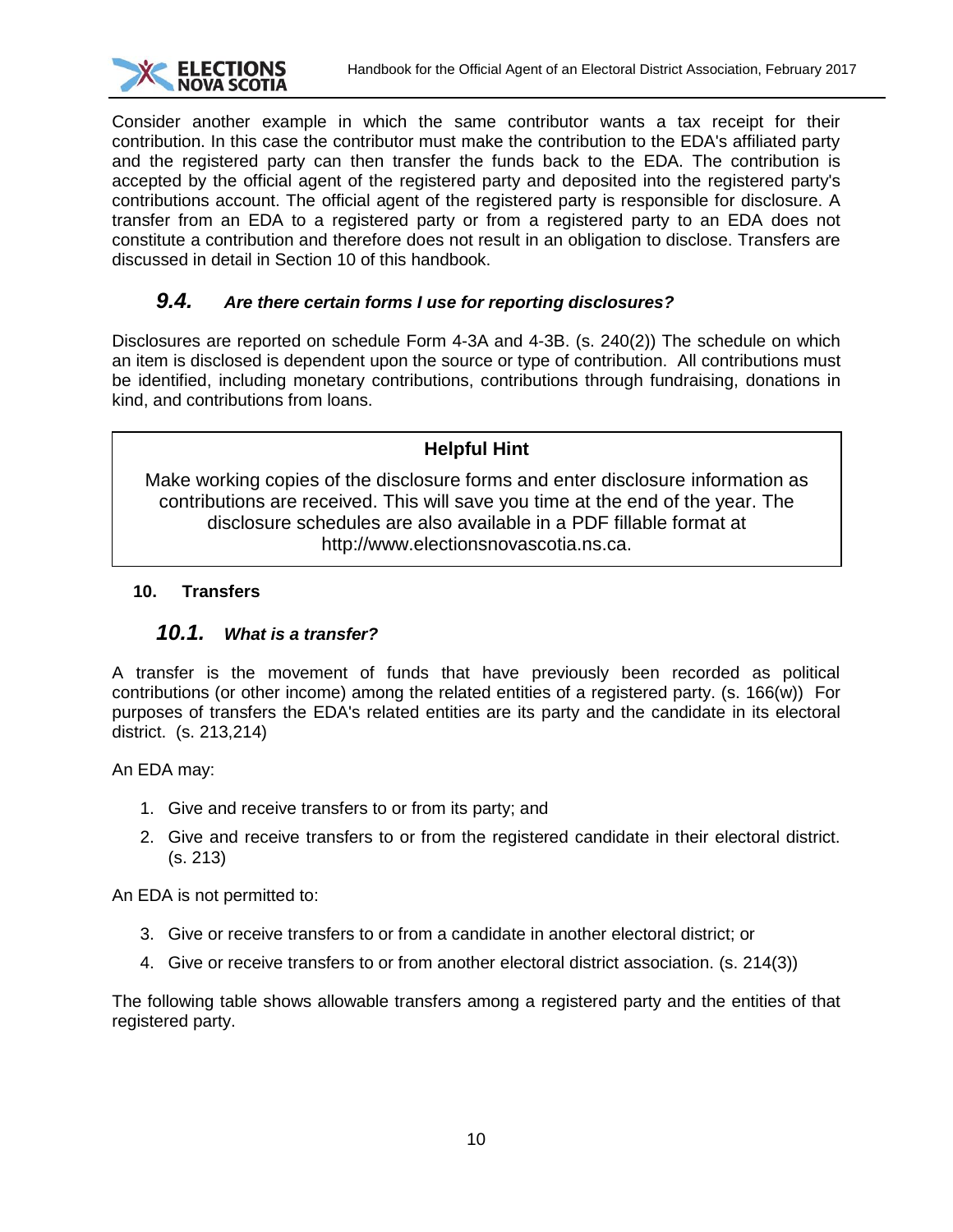

| Allowable Transiers by Entitles of a Registered Party |                |                                                 |                                                 |  |
|-------------------------------------------------------|----------------|-------------------------------------------------|-------------------------------------------------|--|
| <b>Entity</b>                                         | <b>Party</b>   | <b>Electoral District</b><br><b>Association</b> | <b>Registered</b><br><b>Candidate</b>           |  |
| <b>Party</b>                                          | Not applicable | Yes                                             | Yes                                             |  |
| <b>EDA</b>                                            | Yes            | No                                              | Only the candidate in the<br>electoral district |  |
| <b>Registered</b><br><b>Candidate</b>                 | Yes            | Only the candidate's<br>electoral district      | No                                              |  |

## **Allowable Transfers by Entities of a Registered Party**

## <span id="page-10-0"></span>*10.2. Can a transfer result in need for disclosure?*

No, a transfer is the movement of funds among the registered party and its entities. The transferred funds have already been recorded as contributions (and disclosed) or other types of revenue by the entity (registered party, candidate or EDA) receiving the funds. Since the entities of a registered party are not eligible to make political contributions there cannot be a disclosure resulting from a transfer.

## *10.3. Am I required to record transfers?*

<span id="page-10-1"></span>Yes, transfers both to and from your party or candidate must be recorded on Form 4-3C: (s  $227(1)(d)$ ) Please ensure this amount recorded reconciles to the amount reported by the party.

#### <span id="page-10-2"></span>**11. Donations in Kind**

## <span id="page-10-3"></span>*11.1. What is a donation in kind?*

A donation in kind is the provision of goods, services or property by an individual for the benefit of a candidate, EDA, or registered party. A donation in kind does not include personal services of the use of a vehicle volunteered by a person (and not provided as part of that person's work or in the service of an employer). (s166(f)) A donation in kind is a contribution and as with all contributions the individual making the donation in kind must be eligible to contribute. In order to properly record and disclose a donation in kind, the item donated must be valued. (s. 248)

## <span id="page-10-4"></span>*11.2. How do I value a donation in kind?*

Donations in kind are valued at fair market value. (s. 248(1)) Fair market value is the amount something would sell for in an open market between a willing buyer and a willing seller who are independent of each other. (s. 166(j)) In most cases the provider of the donation in kind should be able to provide you with documentation confirming the normal selling price (fair market value) of a donated item. For other items, such as items donated for a yard sale, you may need to estimate the fair market value. A donation in kind also results when an item is purchased at a discount where the same discount would not be available to individuals or organizations that purchased the same item in an open market. (s. 248(4))

The table below shows typical donations in kind and how they are valued. In all cases, the provider must be eligible to contribute.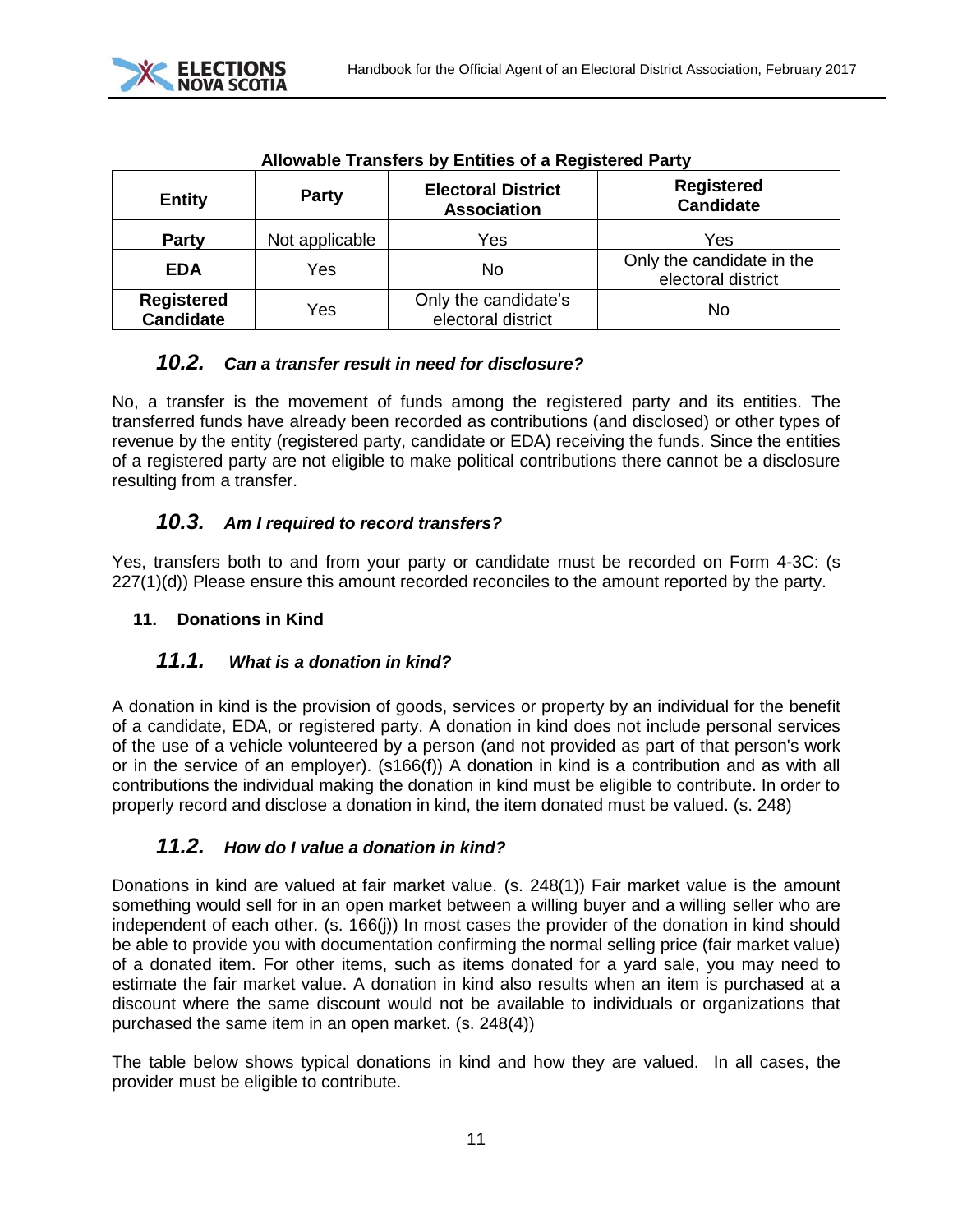| <b>Donation in Kind</b>                                                                 | <b>Valuation</b>                                                                                        |
|-----------------------------------------------------------------------------------------|---------------------------------------------------------------------------------------------------------|
| Goods, services or property provided for use or                                         | Fair market value of the item provided (s.                                                              |
| resale                                                                                  | 248(1)(3)                                                                                               |
| Goods, services or property provided at a                                               | The difference between the discounted                                                                   |
| discount                                                                                | price and the fair market value (s.248(4))                                                              |
| Goods, services or property provided directly to<br>participants in a fundraising event | The fair market value of the goods,<br>services or property provided to the<br>participants (s. 248(2)) |

**ECTIONS** 

## *11.3. How can an indirect donation in kind arise from a fundraising event?*

<span id="page-11-0"></span>An individual may provide goods or services directly to participants in a fundraising event held by an EDA. For example, an individual offers to provide each golfer in the EDA's annual golf tournament with three golf balls. The total retail price of all golf balls provided to tournament participants is a donation in kind to the EDA by the individual. (s. 248(2))

#### *11.4. Is there an exemption for a donation in kind of nominal value?*

<span id="page-11-1"></span>Yes, an individual can make a total of less than \$200 in donations in kind, in a calendar year, which is exempt. The official agent of an EDA must track all donations in kind contributions throughout the calendar year in order to identify an individual whose accumulated contribution exceeds the \$200 exemption limit and is therefore subject to disclosure. (s. 248(5))

#### *11.5. Are services donated by an individual a political contribution?*

<span id="page-11-2"></span>Services produced by voluntary unpaid labour such as an individual providing voluntary labour during a campaign or doing canvassing on behalf of a candidate are not contributions. An individual working on a campaign must not be paid by their employer during the period they are working for the campaign, since the individual's employer, if an organization, is not permitted to make a contribution. (s. 236(5)) Please note that if the volunteer is providing services that are the same as their normal employment, and would normally be compensated for these activities, then these services are considered a Donation in Kind. For example, if a professional accountant were going door to door for a campaign, this activity would not be considered a donation. However, a professional accountant maintained the financial records for the EDA, they would be making a donation in kind. Another example is the use of a personal vehicle (s. 166(f)(i)). If a volunteer uses his/her vehicle, and that vehicle is not provided in their service of an employer, the use of the vehicle is not considered a donation.

#### *11.6. How do I record and disclose donation in kind contributions?*

<span id="page-11-3"></span>An official agent should set up their record keeping system to record all donation in kind contributions keeping in mind that a donation in kind will not be triggered by a payment to a vendor in the manner that a normal purchase would. You must track donations in kind and be able to determine if an individual exceeds the \$200 annual exemption. When you prepare your Form 4 you are required to provide disclosure information for donations in kind on Form 4-3B. All donations in kind valued at \$200 or more require disclosure. The example below will illustrate how donations in kind are to be recorded.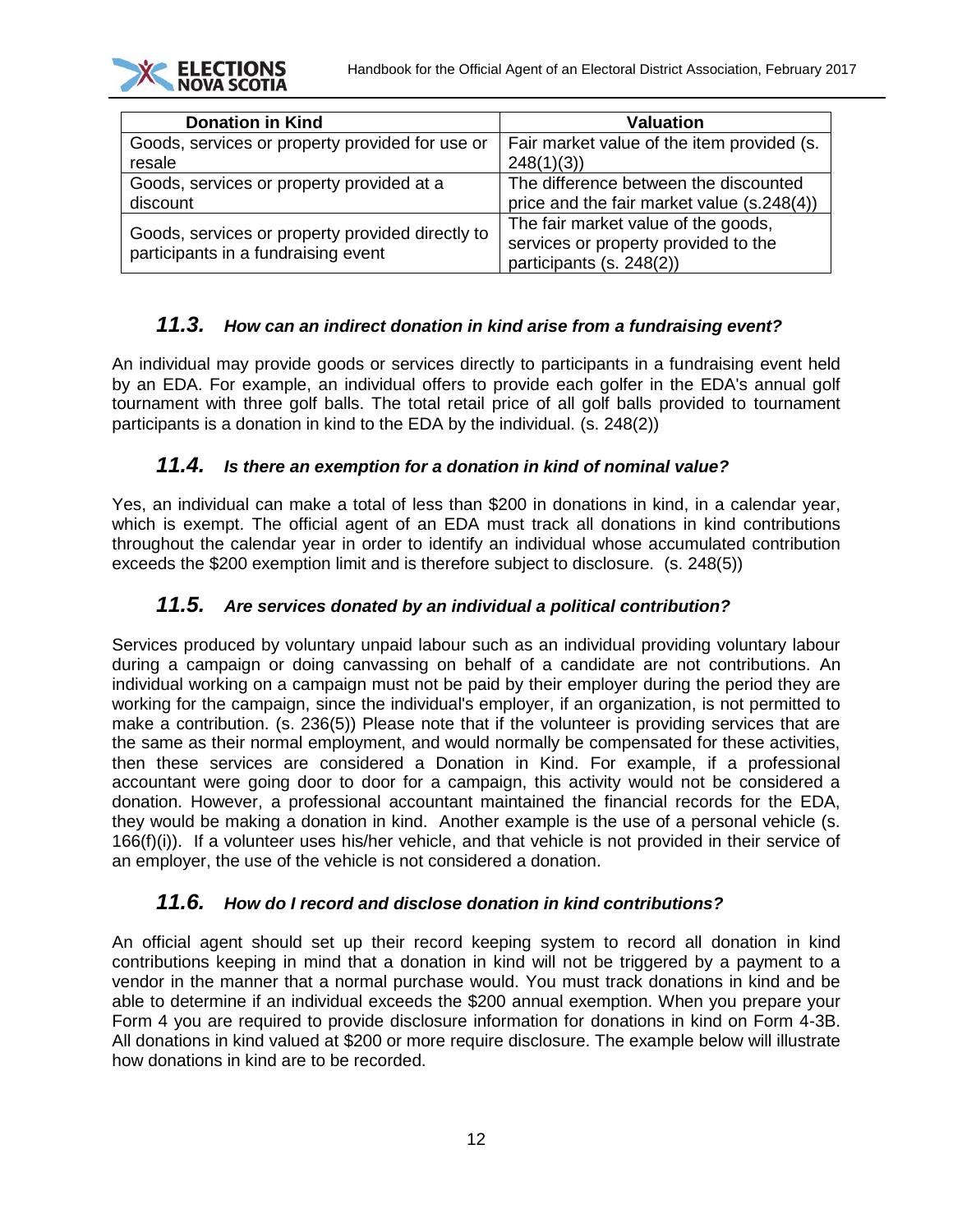

Example: Larry is a self-employed lobster fisherman. He is approached by an EDA and asked if he would donate lobsters for a lobster supper being held as a fundraiser. Larry donates 100 pounds of lobster to the EDA. Normally, Larry would sell the lobster in a mall parking lot for \$5 a pound. Larry's normal selling price establishes the fair market value. Therefore, Larry has made a donation in kind contribution of \$500 to the EDA. (s. 248(3)) Please note that an incorporated company is not permitted to make a donation in kind. (s. 236(5))

## <span id="page-12-0"></span>**12. Contributions through Fundraising**

**As you read the rules for determining contributions through fundraising, you must keep in mind that only individuals can make contributions. If a payment for a ticket or fee is made by cheque and that cheque has the name of an incorporated company, partnership or trade union it cannot be accepted by the official agent. Also corporate credit card payments should not be accepted.**

#### <span id="page-12-1"></span>*12.1. Is revenue generated through fundraising events considered to be a political contribution?*

Fundraising activities may result in contributions and the legal requirement to disclose those contributions. Common fundraising events include, but are not limited to:

- dinners
- golf tournaments
- **Barbeques**

Please note the following fundraising activities are not eligible for a tax receipt:

- lotteries or raffles
- <span id="page-12-2"></span>• sale or auction of goods, services or property

## *12.2. How do I determine if a fundraising activity results in a contribution?*

Determining a contribution from a fundraising event is not difficult if you follow routine steps.

For all fundraising activities, you must:

- A. Determine the value of the contribution;
- B. Based on the value, determine if the amount is exempt as a contribution;
- C. Determine if the contribution requires disclosure; and
- D. Record the event and required disclosure information.

We will look at each of these steps in greater detail.

#### **A. Determine the value of the contribution**

For fundraising events the contribution is the ticket price or fee paid by the individual less the cost per person of running the event. To determine the cost per person the official agent must keep track of all costs associated with the event and divide total costs by the number of participants. The costs of running an event may include rentals, food, beverages, decorations, advertising, ticket printing, entertainment and any other costs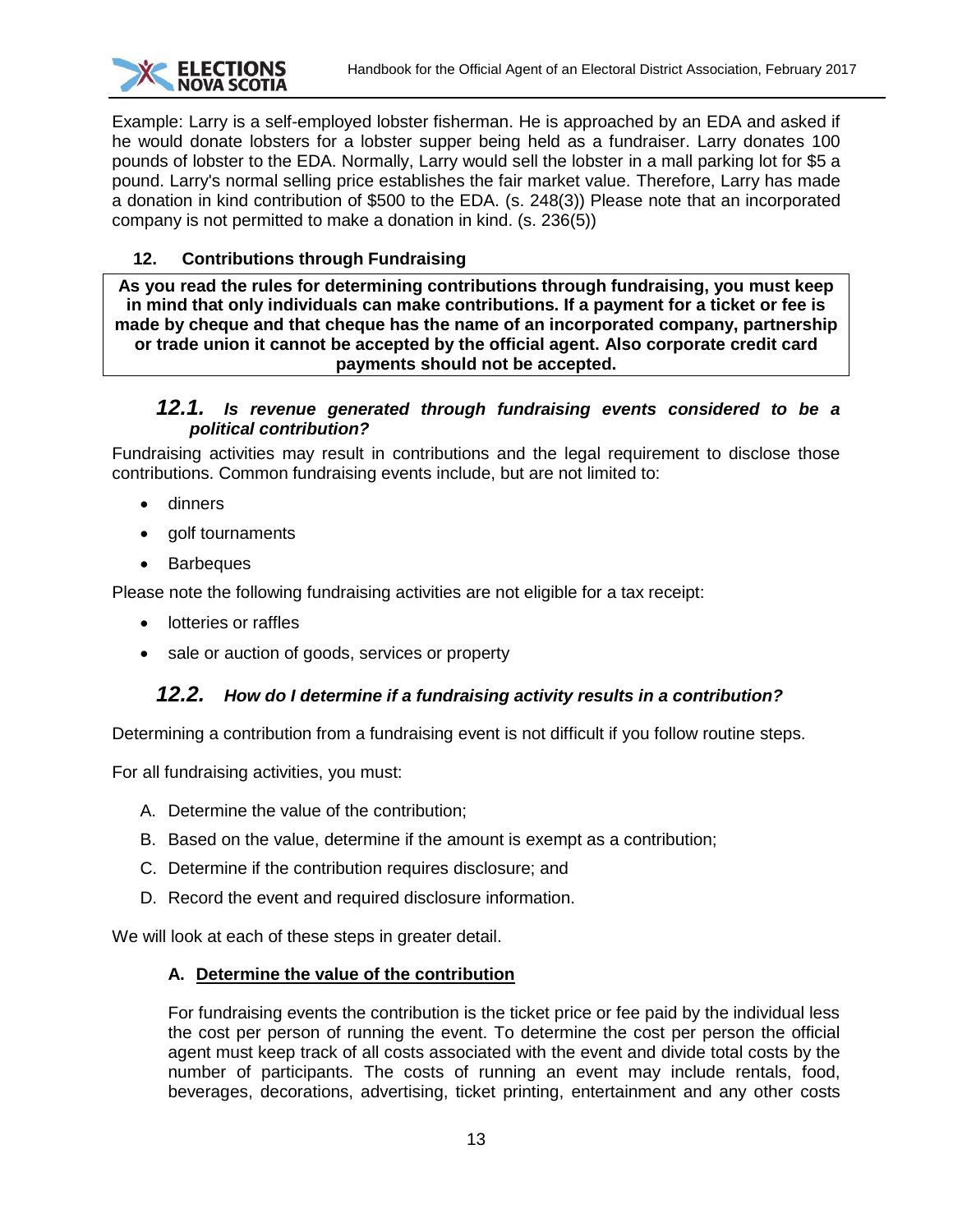

attributable to an event. Example: Continuing our example, in 11.6, a total of 60 tickets are sold for the lobster supper, at a price of \$50 each for total sales of \$3,000. The total cost of running the event was \$1,320 which results in a cost per person of \$22. Therefore, the contribution per person is \$28 (\$50 - \$22). (s. 246(2)(4))

#### **B. Based on the value determine if the amount is exempt as a contribution**

There are certain rules for determining if an amount derived from a fundraising event is exempt as a contribution. If the amount is exempt it:

- a) Is not cumulative (with the exception of donation in kind contributions)
- b) Does not require disclosure if less than \$50.00. (s.  $166(d)(v)$ )

Exceptions are as follows:

c) Pass-the-hat: as long as no person puts more than \$25 in the hat, amounts derived through pass-the-hat fundraising are exempt. It is incumbent upon the official agent to make people aware of the \$25 limit before the hat is passed (s. 166(d)(iv))

#### **Helpful Hint**

Do not confuse a pass-the-hat fundraiser with an anonymous contribution. A pass-the-hat fundraiser is held in association with a meeting and is **supervised** by the official agent. An unsupervised donation jar at a meeting or in a campaign office does not qualify as a passthe-hat fundraiser. Amounts put in a donation jar are anonymous contributions and are illegal.

1) A single fundraising event: If the net proceeds (ticket price less benefit) are less than \$50 the contribution is exempt. (s. 246(2))

#### **C. Determine if the contribution requires disclosure**

Since the threshold for exemption for sales or auctions and fundraising events is the same as the threshold for disclosure (\$200) determining if a contribution requires disclosure is relatively easy. As a general rule, if a contribution is not exempt it requires disclosure.

Example: In our example from 11.6 above, consider the circumstance where a local individual purchases 10 tickets for the lobster supper and gives them to employees. Recalling that the contribution per ticket for the lobster supper was \$28, a purchase of 10 tickets results in a contribution of \$280 (10 x \$28).

For the lobster supper event the official agent would have to isolate any individual that purchased two or more tickets and provide disclosure.

#### **D. Record the event and required disclosure information**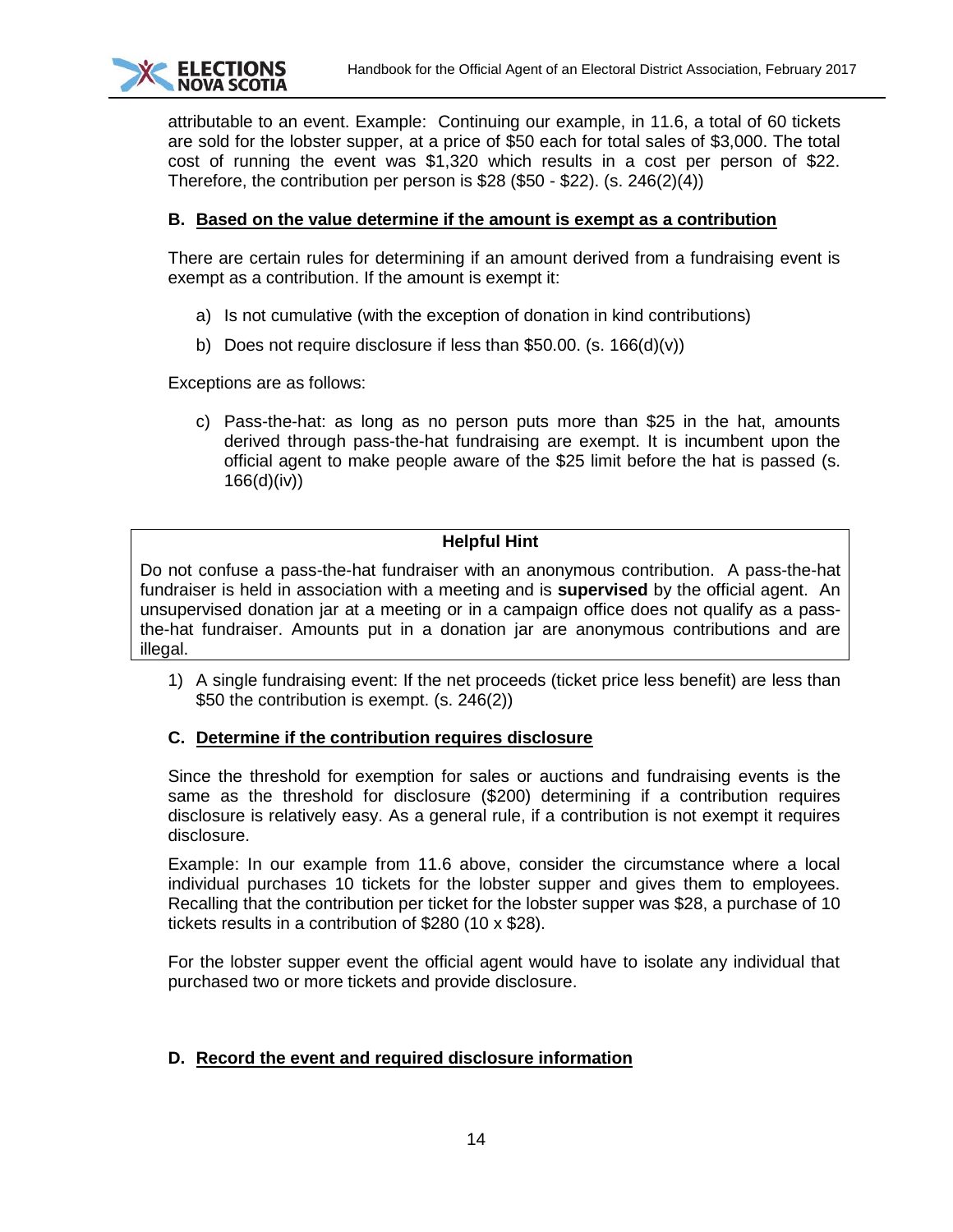

For each fundraising event you must record the event on a summarized basis on Form 5-1. You are required to record:

- a) The date of the event
- b) The number of participants
- c) The total revenue from the event
- d) The total cost of the event; and
- e) The net profit (revenue less cost) of the event.

The disclosures associated with fund raising events are recorded on Form 4-3A.

#### **Helpful Hint**

When the fundraising event is over and you have completed the summary on Form 5-1, it is recommended that you complete Form 4-3A to record the disclosures related to the event. By completing this at the conclusion of the event you will have all the necessary information related to that event, for your year-end reporting.

#### <span id="page-14-1"></span><span id="page-14-0"></span>**13. Loans**

### *13.1. What are the reporting requirements for loans?*

The reporting requirements for loans are complex. Below is a summary of these requirements:

- a. If an EDA either lends or borrows money there must be a loan agreement in writing. The agreement must set out the amount of the loan, the term of the loan, the name and address of the lender and the name and address of any guarantor (s. 218(1))
- b. The maximum term of a loan is two years and \$5,000. The two year term includes any renewal or refinancing (s. 216(3)(b))
- c. The maximum term of two years does not apply if the lender is a financial institution, an EDA or a registered party
- d. A loan agreement must accompany Form 4-3D
- e. In each subsequent year following the date of the original loan, where there is a balance outstanding on a loan, Form 4-3D must be filed with the Chief Electoral Officer stating the outstanding balance and detailing any changes to the loan agreement.

#### <span id="page-14-2"></span>*13.2. Are there restrictions respecting to whom an EDA can loan money?*

An EDA can only lend money to its registered candidate or its registered party. (s. 216(2)) There are no restrictions on the borrowing of money by an EDA, however an EDA that borrows money must be aware of the deemed contribution rules described below.

## *13.3. Can a loan also be a political contribution?*

<span id="page-14-3"></span>There are circumstances where a loan can become a contribution. Generally, a loan that is repaid within the loan agreement terms is not a political contribution. However, certain events or circumstances may cause the loan to become a political contribution. These are: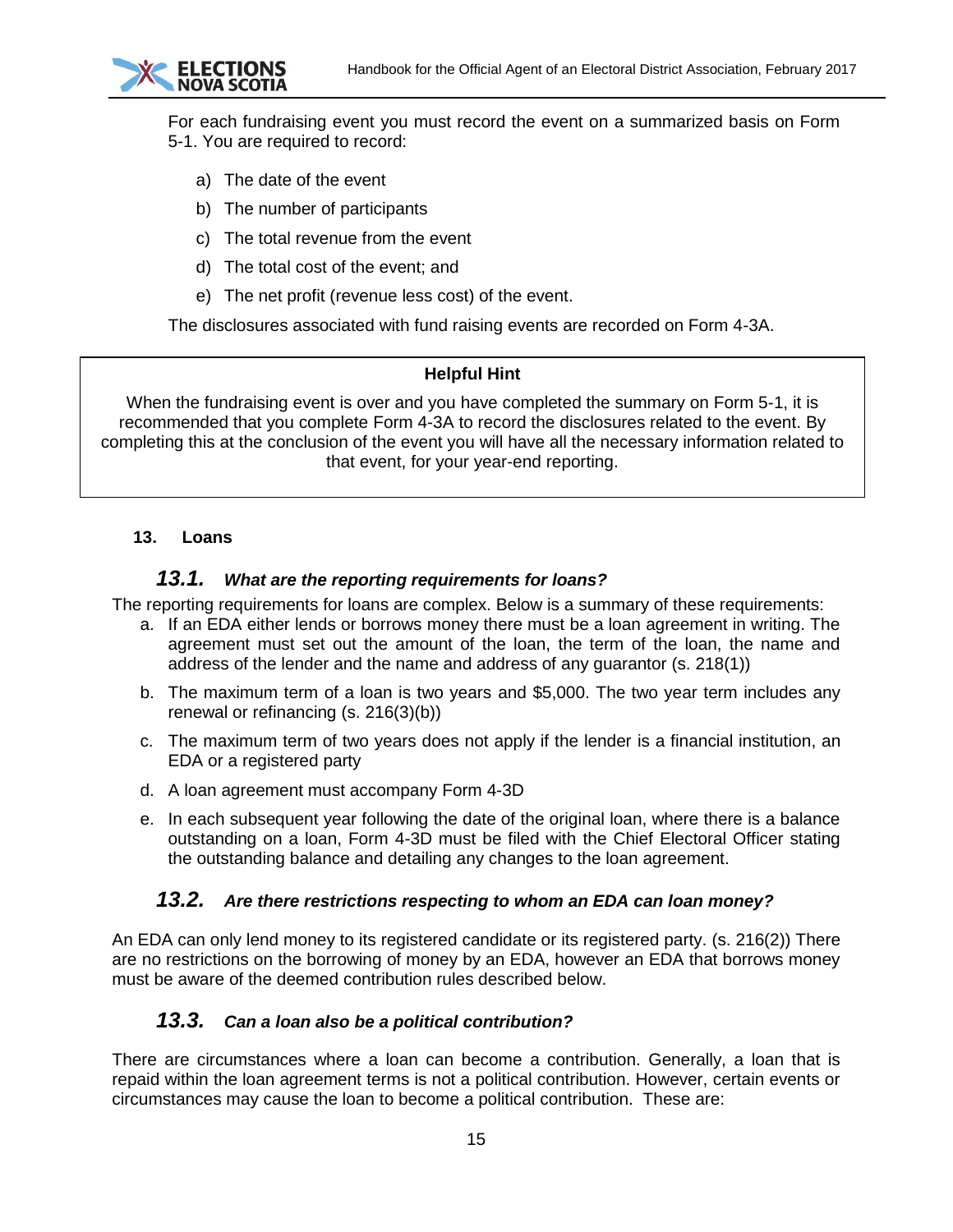

- a. Where a loan is received at an interest rate less than the bank prime rate, the difference between the bank prime rate and the interest rate paid is a contribution. The bank prime rate is posted on the Elections Nova Scotia website
- b. Where a loan is wholly or partly unpaid six months after becoming due the outstanding amount is a contribution by the lender (this does not apply to financial institutions) (s. 215(5))
- c. If the loan is repaid by any person other than the borrower, including any guarantor, the amount repaid is a contribution by the individual making the payment. (s. 215(4))
- d. Should either of the events in a. or b. occur the contribution is deemed to be a political contribution at the time the loan was originally made. (s. 215(7))

## <span id="page-15-0"></span>*13.4. What happens if a loan contribution puts the lender over the contribution limit?*

The rules regarding repayment of excess contributions apply. The EDA may have to repay the lender the excess portion of the contribution. (s. 250(1))

## *13.5. What is the difference between a loan and a transfer?*

<span id="page-15-1"></span>A loan has a clear expectation of repayment whereas a transfer does not. Often an EDA provides funding to a candidate to assist with a campaign. The candidate may return money to the EDA if there are excess funds at the end of the campaign. In cases where the return of funds is unconditional and depends only on whether or not the candidate has a campaign surplus, the funding provided by the EDA is recorded as a transfer by both the EDA and the candidate. If the candidate is required to repay the funds, whether or not there was a campaign surplus, the amount is a loan.

#### <span id="page-15-3"></span><span id="page-15-2"></span>**14. Tax Receipts**

## *14.1. Who can issue tax receipts?*

<span id="page-15-4"></span>Only the official agent of an officially nominated candidate and the official agent of a registered party can issue tax receipts. (s. 252(3)) Official Agents of EDA's cannot issue tax receipts. (s. 253(3)).

Can the party issue tax receipts on behalf of the EDA?

- a. Monetary contributions: A registered party through its official agent cannot issue a tax receipt for a contribution received by an EDA and deposited to the EDA's contributions account (see section 5 of this handbook). However, if the EDA has the contributor make the contribution to the party then the party would disclose the contribution and could issue a tax receipt. The registered party could then make a transfer of funds back to the EDA. The depositor of a contribution is the entity that is required to report and disclose the contribution and the only entity (if permitted) that can issue a tax receipt. Under the *Act* a contribution may only be accepted by one official agent. (s. 238(1))
- b. Fundraising events: Certain fundraising events may qualify the participant for a tax receipt. In order to issue tax receipts for events held by an EDA, the official agent of the EDA must complete Form 5, Statement of Fundraising Event Revenue and Expenses. On this form the official agent provides a calculation showing the difference between the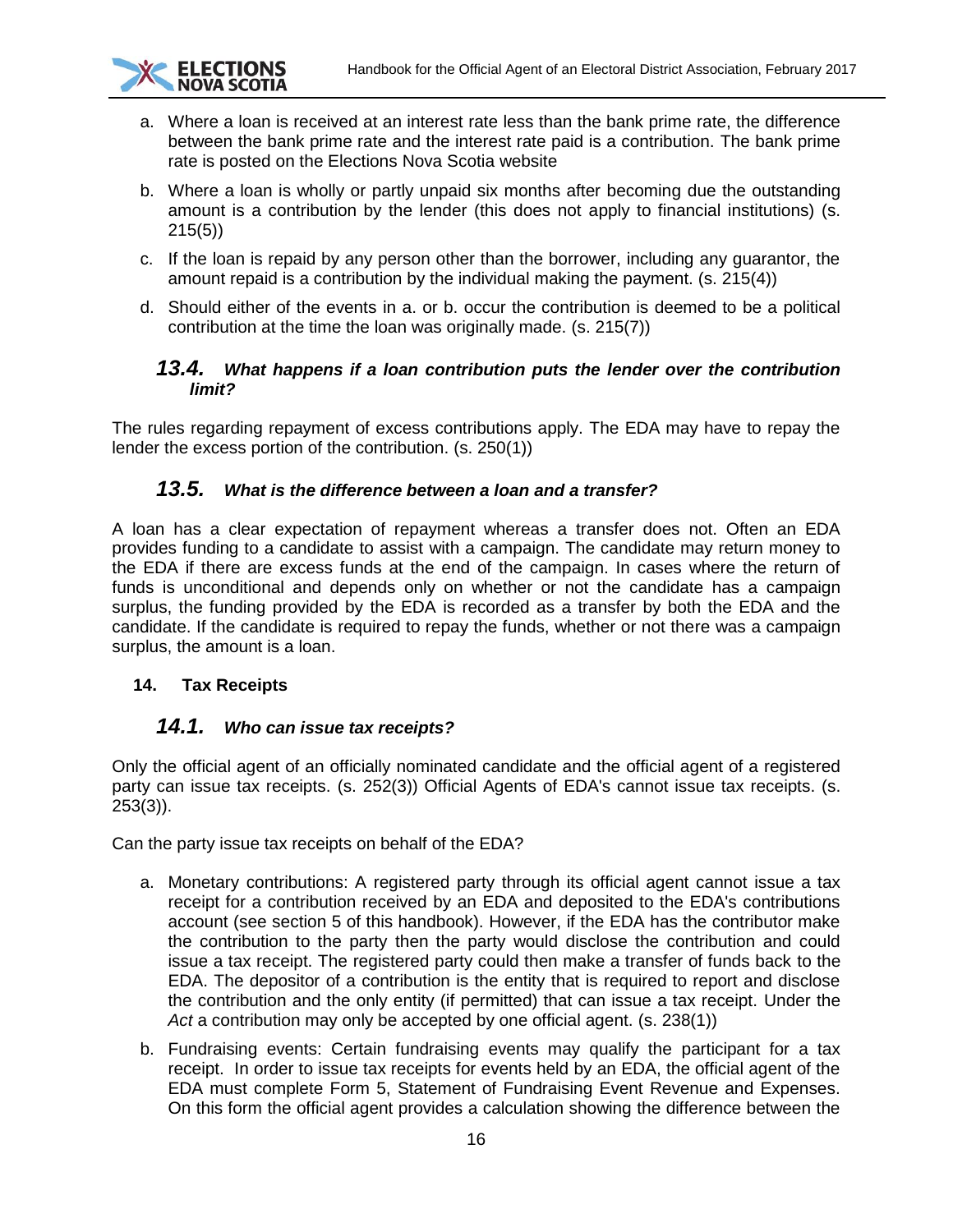

ticket price or fee paid by a participant and the cost of the event per participant (benefit). The form must be submitted to the Chief Electoral Officer within 120 days of the event. **The Party is the only entity who may issue a tax receipt, so the form must be submitted through the party**. The form will be returned to the EDA, **through the party**, and if the calculation is approved, the party may issue tax receipts on behalf of the EDA. The EDA is required to report the fundraising event on Form 5 and provide the required disclosure information on Form 4-3. The function of the registered party is only a tax receipting function and does not result in the obligation to disclose.

The *Act* exempts contributions amounts (fee less benefit) under \$50. As exempt contributions, the amounts do not qualify the participants for a tax receipt. If you want these participants to receive tax receipts you must elect on Form 5 to treat amounts under \$50 as contributions. (s. 246(2))

If you choose to elect, all amounts (fee less benefit) associated with the fundraising event are contributions and must be treated as contributions. This means the contributions are cumulative (see Section 7 of this handbook) and must be added to other contributions by the same individual for purposes of disclosure.

#### <span id="page-16-0"></span>**15. Audit and Review Engagement Requirements**

The audit and review requirements for EDAs vary depending on the amount of political contributions or total revenue received during the calendar year. The table below summarizes audit and review requirements:

| <b>Requirement</b>   | <b>Contributions</b>                | <b>Reports subject to</b><br>audit/review |
|----------------------|-------------------------------------|-------------------------------------------|
| None                 | Under \$10,000                      | Not applicable                            |
| Audit                | Over \$10,000 and under<br>\$20,000 | All disclosure Form 4-2 and<br>Form 5     |
| Review<br>engagement | Over \$20,000*                      | Form 4 and all supporting<br>schedules    |

\*total income over \$20,000 excluding transfers

## *15.1. Audit requirement*

<span id="page-16-1"></span>An audit of political contributions as disclosed on Form 4-3 and Form 5 is required if total combined contributions in a calendar year exceed \$10,000. If contributions are less than \$10,000 in a calendar year an audit is not required. (s. 227(4))

## *15.2. Review Engagement Requirement*

<span id="page-16-2"></span>In addition to the audit requirement for contributions, an EDA is required to provide a review engagement report with respect to schedules if the EDA has total income excluding transfers in excess of \$20,000 in a calendar year. (s. 227(5)) The review engagement must be performed by a public accountant. (s. 173)

#### <span id="page-16-3"></span>**16. Filing Requirements.**

a. Annual Report of Electoral District Association (Forms 4-1 and 4-2 through 4-4):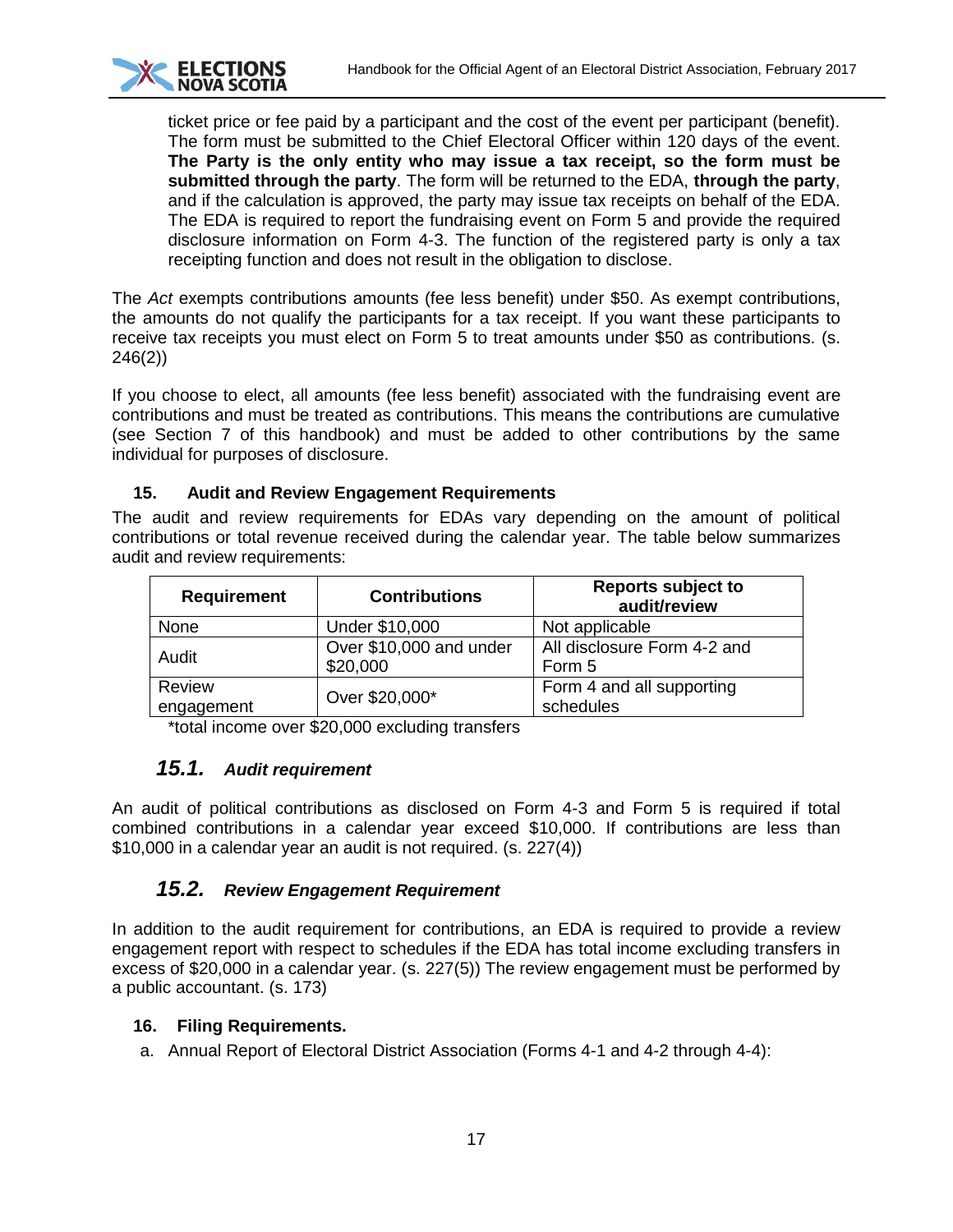

- 1. On this report the EDA provides their Official Agent's name and address as well as bank account information related to all financial accounts held by the EDA (s. 227, 228)
- 2. Attach to this report a copy of the bank account statements showing the balances of the accounts reported at December 31 of the year being reported. (s. 227(3))

This report must be filed with the Chief Electoral Officer not later than March 31 following the calendar year being reported (s. 228)

b. Electoral District Association's Financial Statements and Supporting Schedules. This report must be filed with the Chief Electoral Officer not later than March 31 following the year being reported if a review engagement report is not required (s. 227(2))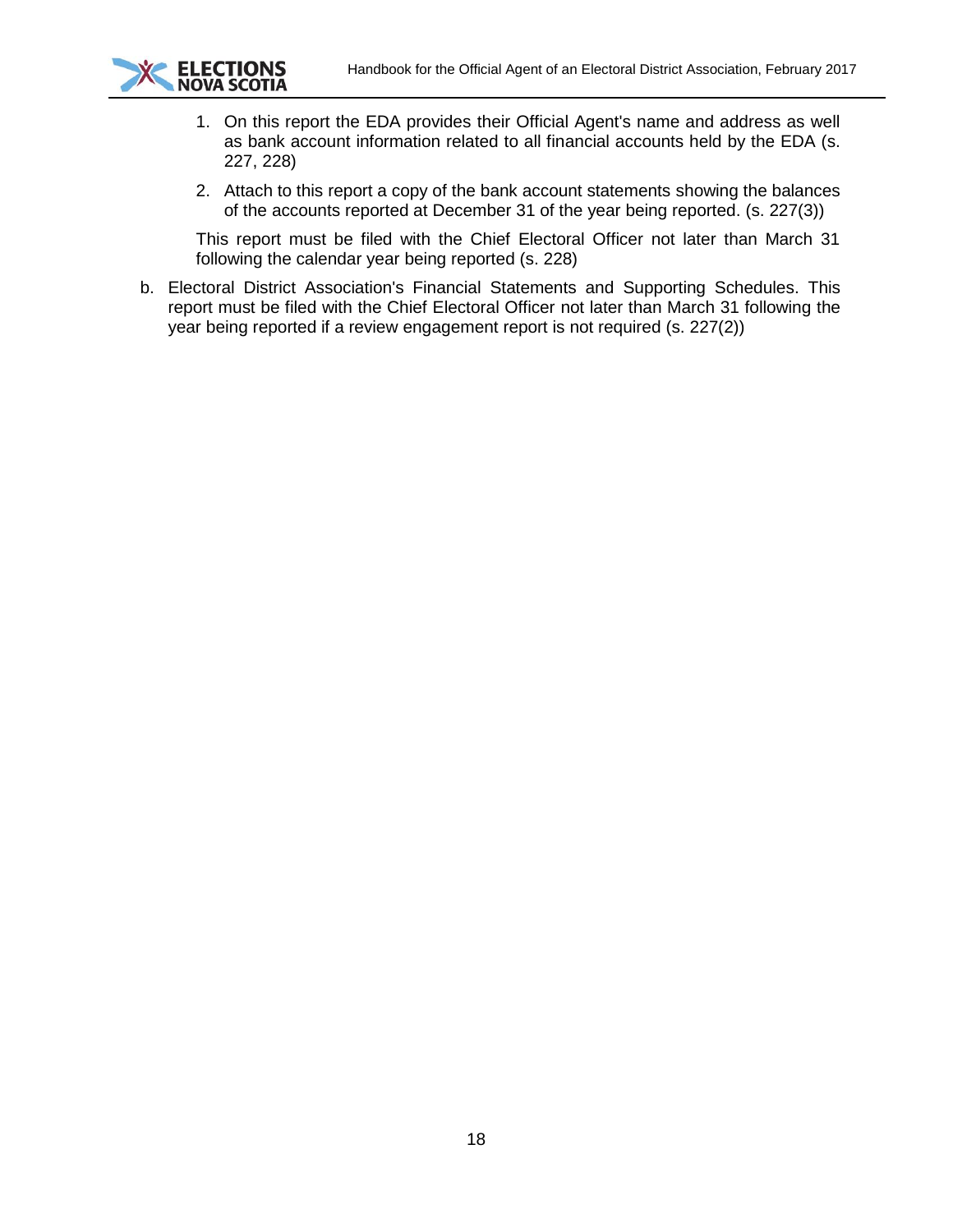

## <span id="page-18-1"></span><span id="page-18-0"></span>**17. Completing Form 4 Series and Form 5**

## *17.1. How do I complete Form 4s?*

Form 4s are the forms that the official agent of an EDA uses to report status, contributions, transfers, loans and other financial information. A summary of the schedules that make up these forms is as follows:

| Form<br>number | Description                                                            |                                                                                                                                             |
|----------------|------------------------------------------------------------------------|---------------------------------------------------------------------------------------------------------------------------------------------|
| Form 4         | Registration of an Electoral<br><b>District Association</b>            | To be used when an EDA is first established (s.<br>194(1)                                                                                   |
| Form $4-1$     | Renewal of an EDA                                                      | To be completed annually or when there are any<br>changes to Officers, Official Agent, Auditor, Bank<br>or location of records (s. 170,228) |
| Form 4-2       | <b>EDA Update Information</b>                                          | To be completed annually (s.196(1))                                                                                                         |
| Form $4-3$     | Statement of Income<br>and<br><b>Expenses</b>                          | To be completed annually $(s. 227(1)(b))$                                                                                                   |
| Form 4-3A      | of<br>Statement<br>Monetary<br>contributions and fundraising<br>events | To be<br>completed annually (s.<br>227(1)(e)<br>and<br>240(2)                                                                               |
| Form 4-3B      | Statement of Donation<br><i>in</i><br>Kind                             | To be completed annually (s. 240 and $227(1)(c)$ )                                                                                          |
| Form 4-3C      | Statement of Transfers to<br>and from an EDA                           | To be completed annually $(s. 227(1)(d))$                                                                                                   |
| Form 4-3D      | Statement of Loan or Line of<br>Credit                                 | To be completed annually $(s. 227(1)(f))$                                                                                                   |
| Form 4-3E      | <b>Summary of Expenses</b>                                             | To be completed annually $(s. 227(1)(b))$                                                                                                   |
| Form 4-4       | <b>Balance Sheet</b>                                                   | To be completed annually $(s. 227(1)(a))$                                                                                                   |

If you have followed the advice provided in this handbook and recorded transactions, including required disclosure information, on a timely basis, completing the remainder of the forms will be a relatively straightforward exercise. The totals from a number of schedules are carried forward to lines on the Income Statement and Balance Sheet. If there is no activity for any of the categories described, please enter the number "0" or the word "NIL" on the form.

## *17.2. Form 4 Series*

<span id="page-18-2"></span>a. Form 4-4 Balance Sheet: This is the Statement of Assets, Liabilities and Surplus. These are balances at your year end including bank accounts, investments, accounts payable, loans and your surplus or deficit. Please include all assets including real estate or other tangible assets owned by the EDA. The only prescribed Form that supports the Balance Sheet is for the Loan Form 4-3D.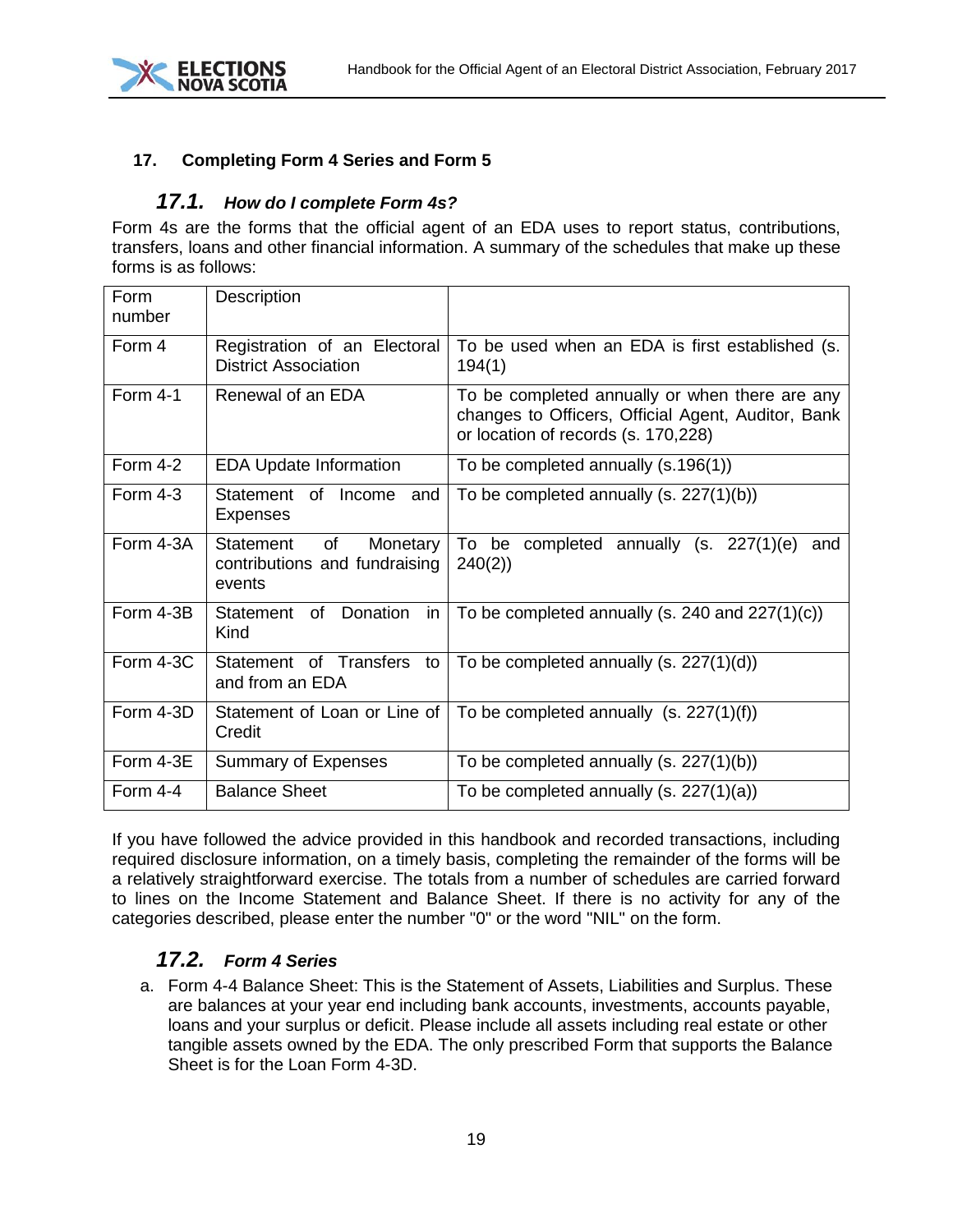

- b. Form 4-3: Statement of Income, Expense and Transfers. The amounts you will enter on most lines on this schedule come from other schedules. The lines that are completed directly on Form 4-3 are cross-referenced on the form for your convenience. The Supporting Forms for the Statement of Income are 4-3A, 4-3B, 4-3C, 4-3D, and 4-3E. All of the supporting Forms should be completed before you complete Form 4-3.
- c. Form 4-3 commonly referred to as Disclosure Statements must be audited if total contributions exceed \$10,000.
	- i. Form 4-3A: Disclosure of monetary contributions and fundraising events. Transfer the information from your working copy onto a final copy of Form 4-3A and Form 4-3. Total contributions exceeding \$200 by a single contributor require full disclosure. Total all contributions under \$200 and report as a lump sum on the last row of Form 4-3A.
	- ii. Form 4-3B: Disclosure of donations in kind. Record the disclosure information related to all donations in kind. Remember that a contributor is permitted to make exempt donations in kind of \$200 in a calendar year. The total from Form 4-3B is entered in the Income Statement, Form 4-3, as both income and expense. If you have correspondence from contributors declaring the fair market value of a donation in kind contribution you should attach it to this schedule to assist your auditor in confirmation of fair market value.
	- iii. Form 4-3D: Disclosure of loans. If you have a loan with an interest benefit the amount of that benefit is recorded on Form 4-3. Provide the necessary disclosure information related to the individual or organization that provided the loan and the amount of the interest benefit on Form 4-3D. If you have other loan related items requiring disclosure (default or payments by a person other than the EDA) enter the disclosure information related to the person making the contribution on Form 4-2.
- d. Form 4-3C Transfers

Both transfers to and from are included on the same form, and the totals are to be entered on Form 4-3.

## *17.3. Form 5 Statement of Fundraising Revenue and Expenses*

<span id="page-19-0"></span>This Form should be completed for all fundraising activity held by the EDA. The contributions by the individuals who attend these functions are to be entered on the Income Statement, Form 3 and the Disclosure Statement Form 4-3A, if required. Donations in Kind must be included on Form 4-3B.

#### <span id="page-19-1"></span>**18. ENS Assistance for EDAs**

#### <span id="page-19-2"></span>**18.1 What assistance is available to EDA official agents?**

Assistance from ENS is available to EDAs, candidates and registered parties to help them meet their obligations under the *Elections Act*. Assistance is in the following forms:

- a. Advice and assistance:
	- 1. Practical assistance by telephone or email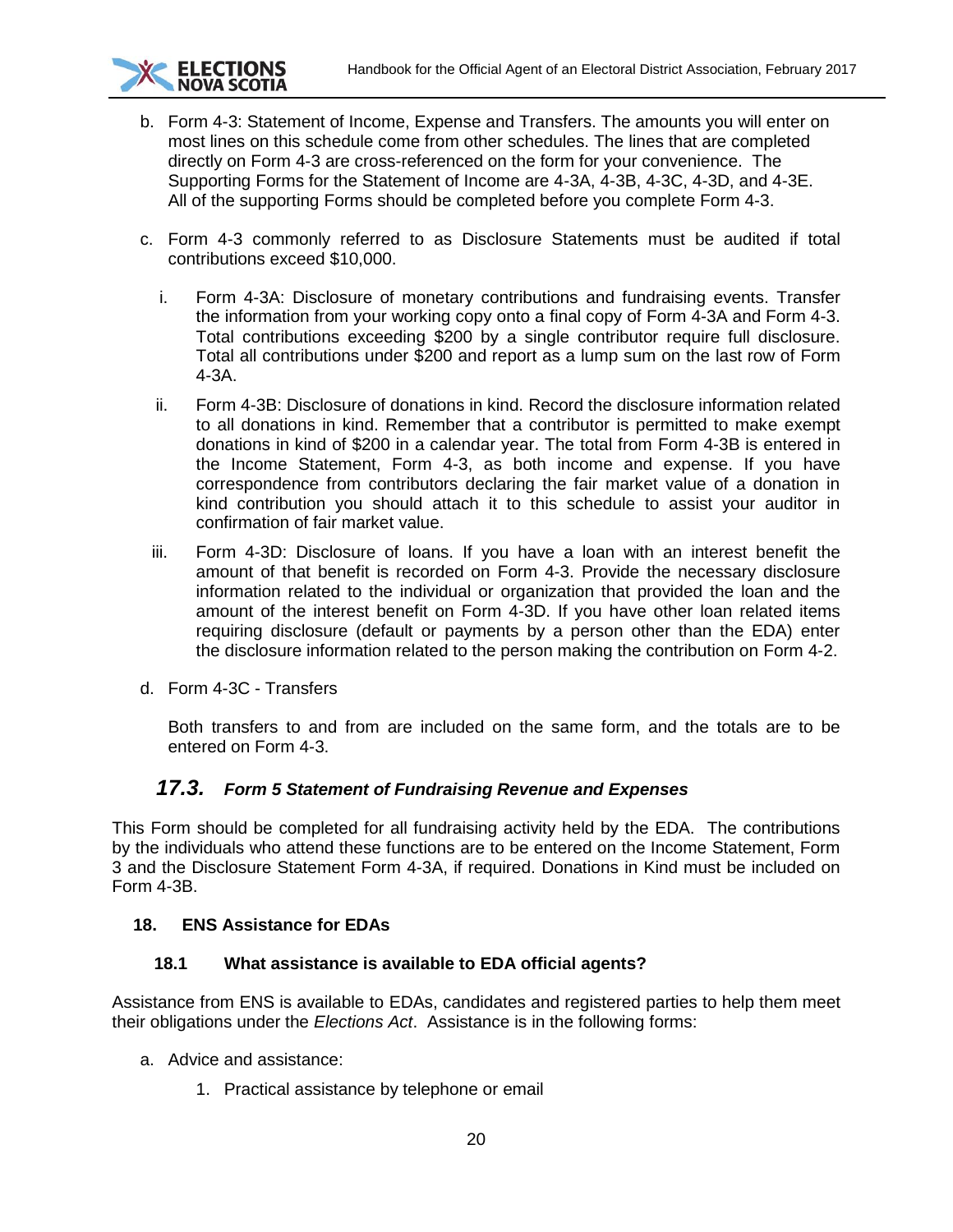

- 2. Feedback on reporting
- 3. Information circulars posted on the Elections Nova Scotia website
- b. Training:
	- 1. In person for registered party official agents following new registrations
	- 2. Candidate training during an election
	- 3. Video training on various topics available on the ENS website
- c. Publications:
	- 1. Handbooks and guides and information circulars
	- 2. Brochures on various topics including: contributions, tax receipts and fundraising
- d. Financial assistance:
	- 1. Reimbursement subsidy of candidate election expenses
	- 2. Subsidy for audit fees incurred by candidate's campaigns
	- 3. Subsidy for EDA's costs of an independent bookkeeper services or accounting software purchase

#### *18.2 What does the term "independent bookkeeper" mean?*

<span id="page-20-0"></span>In order to be eligible for reimbursement the bookkeeping services must be provided by an individual who is independent of the EDA. The individual providing the bookkeeping services cannot be:

- a. A member of the EDA
- b. A director or officer of the EDA
- c. A chief financial officer of a candidate, an EDA or a registered party

d. Any individual involved in raising, spending or having custody of money or property of a candidate, EDA or registered party.

<span id="page-20-1"></span>The EDA must be in good standing with the Chief Electoral Officer and have filed all reports, documents and information required by law.

#### *18.3 How do I get reimbursed for bookkeeping services?*

In order to get reimbursement you must file copies of your bookkeeping invoices with Elections Nova Scotia. The invoice must show EDA name, period covered, and fees charged by the bookkeeper. The invoices may be sent to Elections Nova Scotia at any time during the year. Payments will be made by Elections Nova Scotia to the EDA in June and December of each year for all approved amounts claimed and received prior to the cheque issuance date.

#### *18.4 How does an EDA get approval to purchase accounting software?*

<span id="page-20-2"></span>All expenditures for the purchase of accounting software must be approved before the software is purchased. To receive approval, you must write a letter to Elections Nova Scotia indicating the type of accounting software you would like to purchase and the cost. Be sure to include a return address with your request. You will be notified in writing of the approval status of your request. Where the proposed accounting software purchase is approved, you are required to provide a copy of the invoice to Elections Nova Scotia in order to receive reimbursement.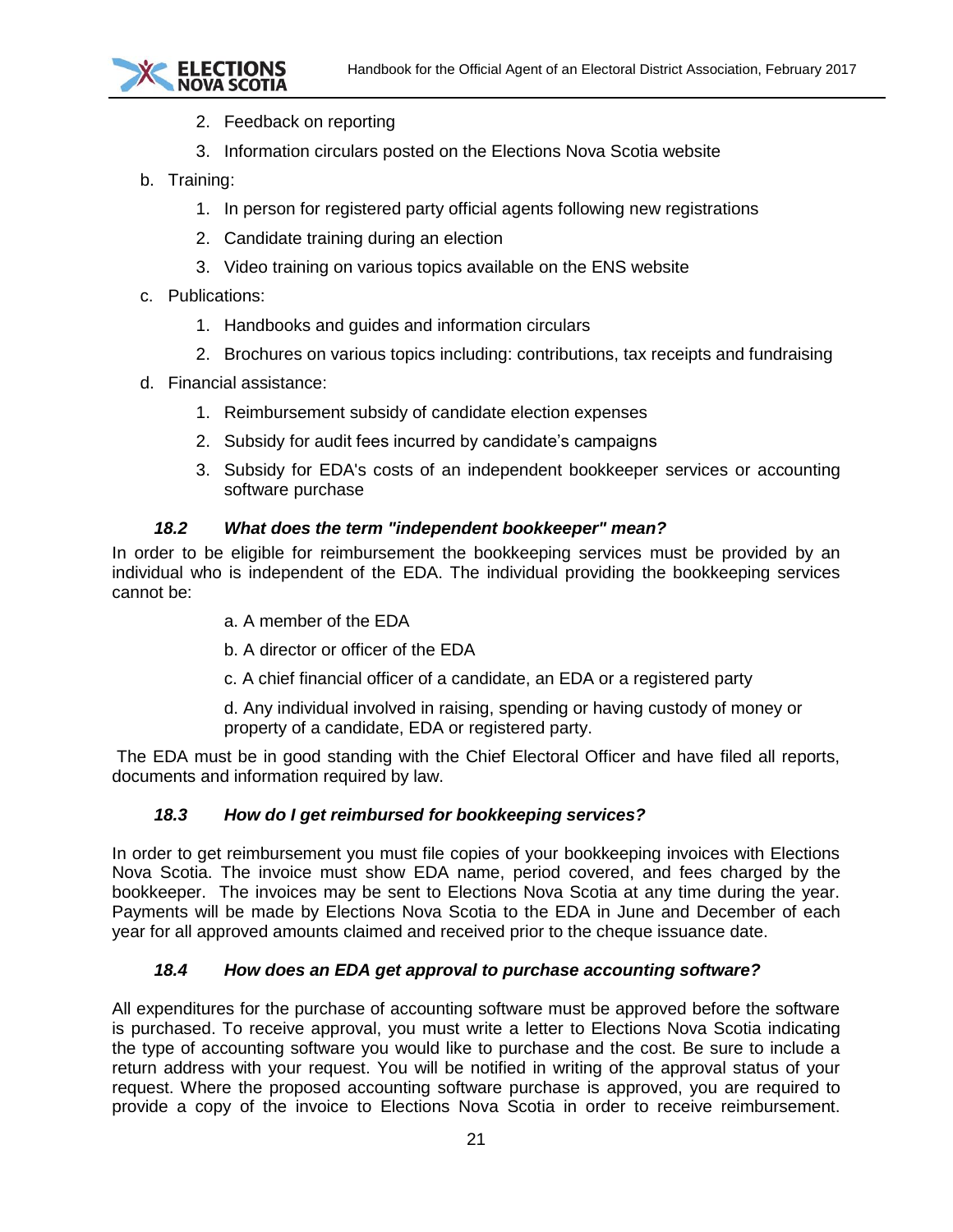

Reimbursements will be made at the same time (June and December) as the reimbursements for bookkeeping services.

#### <span id="page-21-0"></span>*18.5 Can an EDA receive reimbursement for both bookkeeping services and the purchase of accounting software in the same calendar year?*

The tariff limits reimbursement to \$369.27 (2016) per year for any combination of bookkeeping services and approved accounting software. For example, an EDA may make a claim for actual bookkeeping fees incurred in the first part of the year of \$200. Later in the year the EDA seeks and receives approval to purchase accounting software at a cost of \$200. The maximum reimbursement that the EDA could receive for the purchase of the accounting software would be \$169.27. Additional bookkeeping charges incurred in the later part of the year would not be eligible for reimbursement since the EDA has already reached the annual maximum of \$369.27.